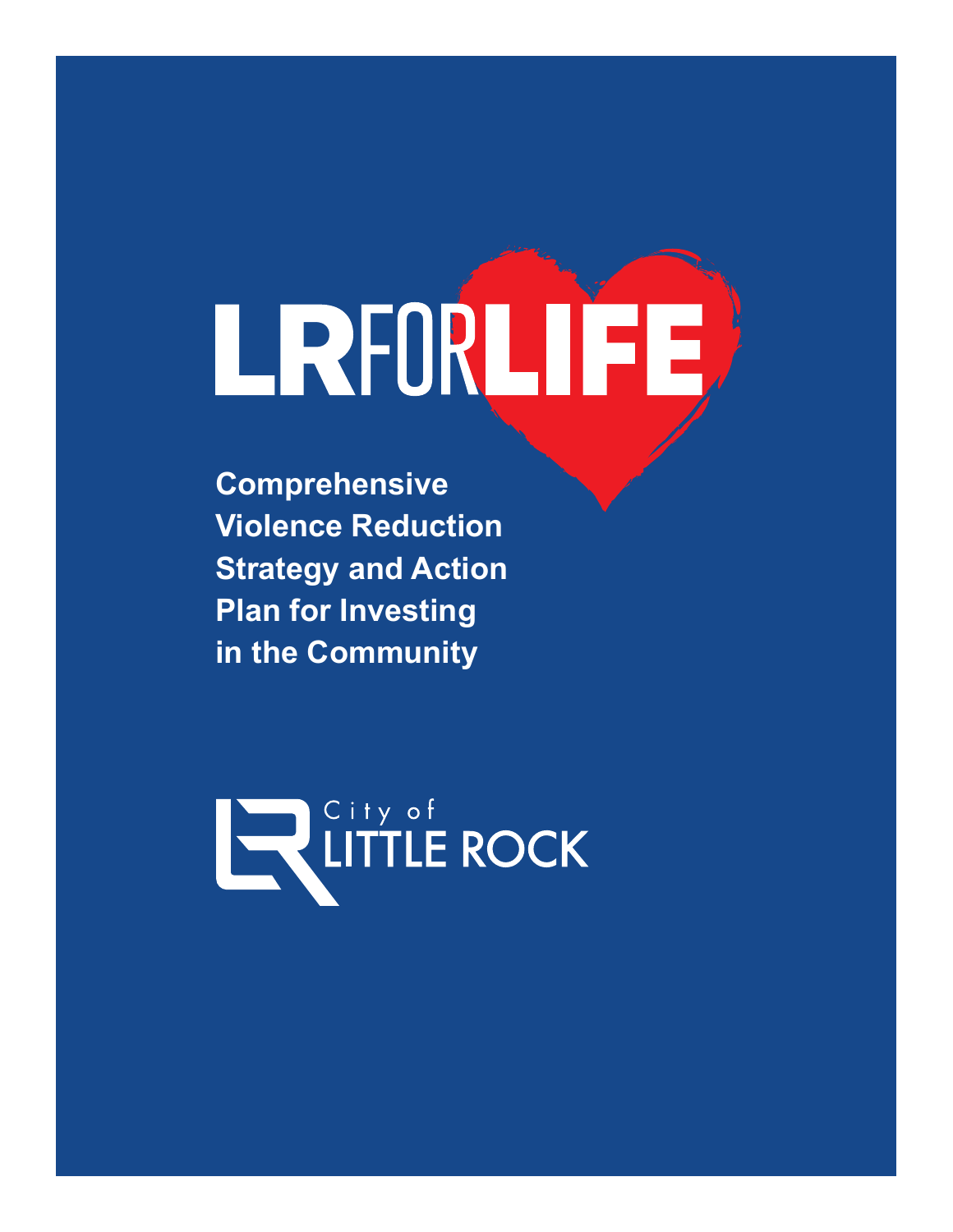Disrupt violence before it starts. Offer potential victims a way out of violence. Aggressively prosecute the small percentage of young people who keep shooting.

- **Violent Crime Apprehension Teams**
- Ceasefire Little Rock
- **Multi-agency Intelligence Unit**
- **National Public Safety Partnership**
- ■ **Request Department of Justice Assistance**
- Group Violence Reduction Strategy
- **Stopping Domestic Violence**

# **Invest in Prevention**

We cannot arrest our way out of this problem. LR FOR LIFE puts a heavy emphasis on helping our young people and families succeed.

- City Prevention and Intervention **Programs**
- **Mentoring**
- Gun Safety Coalition
- Conflict Resolution Training for City Staff
- Youth Master Plan
- **Public Awareness Campaign**
- Citywide Services Dashboard

# **Strengthen the LRPD**

Strong police work combined with help from the community prevents violence in our neighborhoods and quickly holds those who commit violence accountable.

- **Aggressive Recruiting Citywide and Regionally**
- **Recruitment and Retention Incentives**
- ■ **"Gray Squad" and "Telephone Cadet Squad"**
- **Encouraging Citizen Cooperation**
- **More Community Policing**

# **Improve Our Criminal Justice System**

Mayor Stodola convened a task force of criminal justice professionals. Their charge was to improve our criminal justice system.

- ■ **Establish Domestic Violence Court**
- ■ **Electronic Monitoring of Parolees**
- **Required Video Surveillance**
- **Aggressive Federal Gun Crime Prosecutions**
- **Ensure High Bail for Violent Crime Offenders**
- **Tougher Witness Intimidation and Bribery Statutes**

# **Promote Jobs, Opportunity and Education**

People need the tools to succeed. They need to recognize their own worth. To change direction away from crime they need to have something too important to lose – a job.

- **Summer Youth Employment Program**
- ■ **Re-entry Employment Programs**
- ■ **Career Skills Training Programs**
- **Entrepreneurship Training Classes**
- Vacant Lot Maintenance Program

# **Rebuild the Neigborhoods**

Blight threatens public safety, lowers property values, holds back neighborhoods, and degrades quality of life. By eliminating blight, we are revitalizing our neighborhoods.

- **Fight the Blight**
- ■ **Clean the Streets**
- **Light Up the City**
- **Expand the Criminal Abatement Program**
- ■ **Love Your Block**
- **Neighborhood Watch Programs**

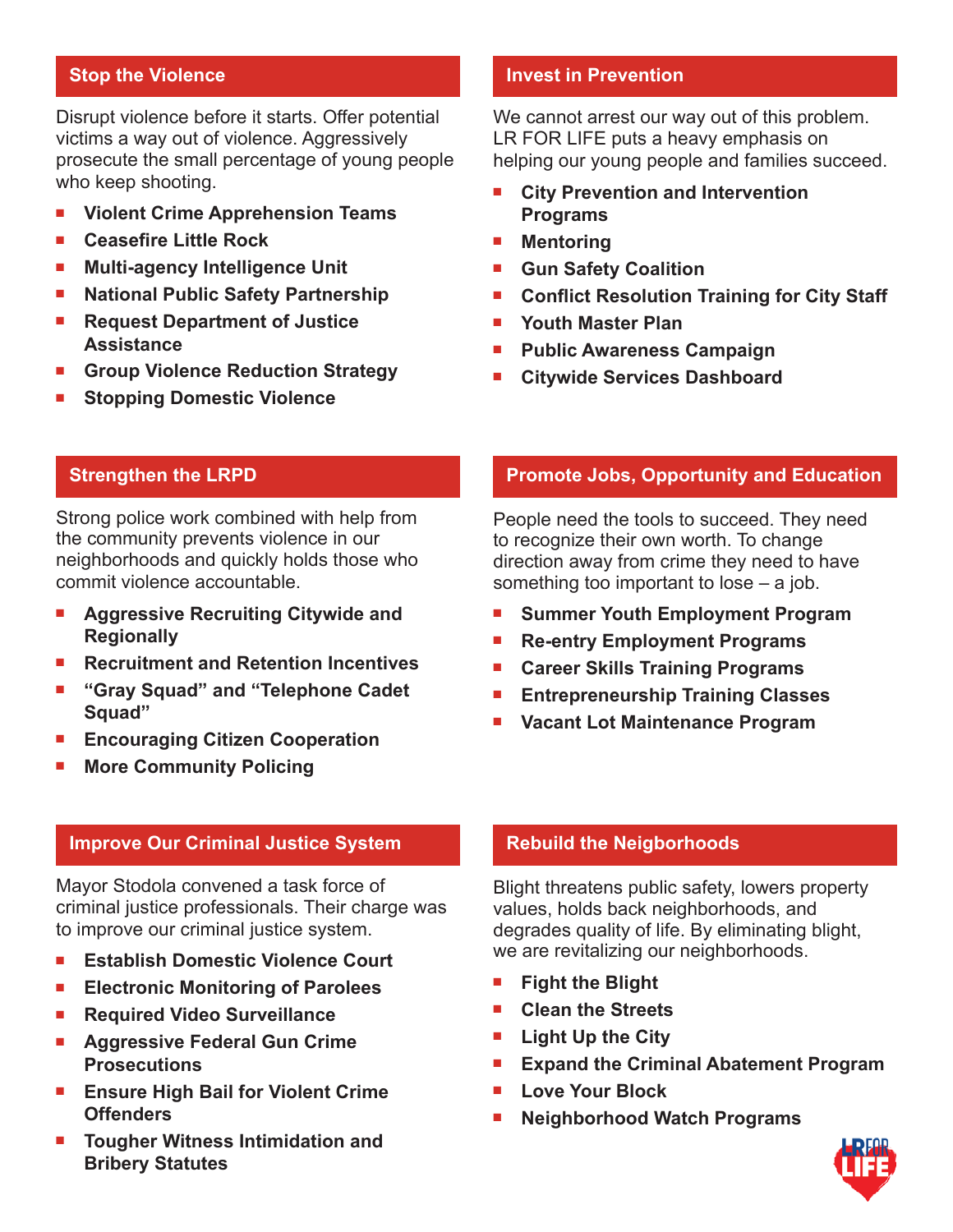

**Disrupt violence before it starts. Offer potential victims a way out of violence. Aggressively prosecute the small percentage of young people who keep shooting.** 

# **Violent Crime Apprehension Teams**

Little Rock Police Department's Violent Crime Apprehension Team (VCAT), launched in February of 2017, now has a team of twenty-five elite law enforcement officers tasked with focusing solely on apprehending Little Rock's most wanted offenders and targeting violent geographic hot spots. The VCAT teams have thus far made 452 arrests resulting in 852 felony charges, and seized 79 weapons. In addition to the successes thus far, they will now be working directly with the Department of Community Corrections to take the most high priority parole and probation absconders off the streets.

#### **Ceasefire Little Rock**

Based on models from other cities that have seen significant reductions in shootings and killings in program target areas of up to 45%, CeaseFire Little Rock seeks to increase public safety and curb violence.

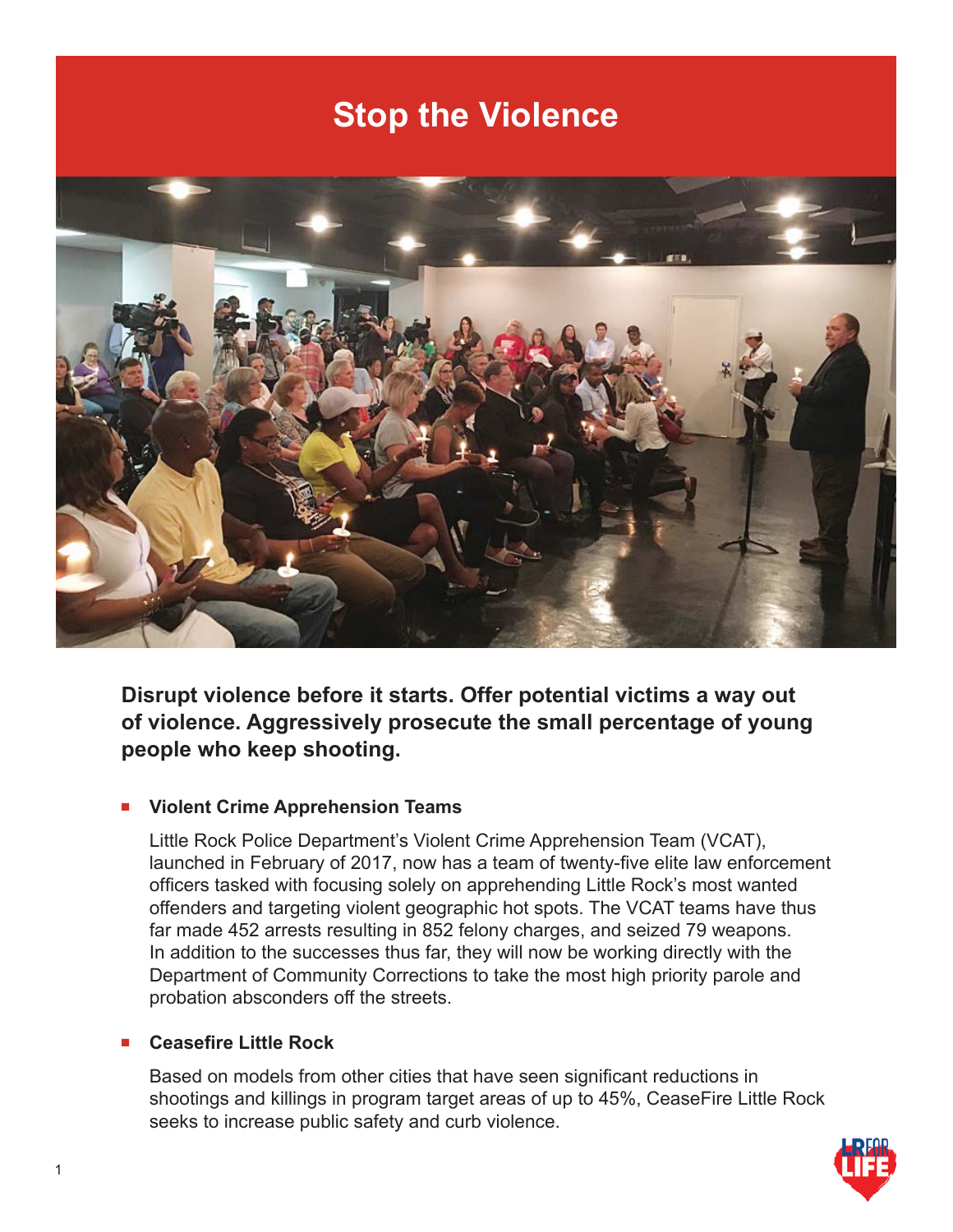The CeaseFire model uses violence interrupters and outreach workers with street credibility to interrupt and resolve potentially violent situations before they escalate. CeaseFire Little Rock utilizes intervenors with street credibility who have the unique ability to directly engage disconnected youth and young adults to intervene in disputes before they turn violent and to provide access to wraparound services. A pilot program has been implemented and additional intervenors are being added.

#### ■ **Multi-agency Intelligence Unit**

While the LRPD has utilized resources from federal, state, and local partners often for intelligence gathering and especially training, the LRPD-led Multi-agency Intelligence Unit will bring the intelligence and investigative resources of the FBI, Arkansas State Police, Pulaski County Sheriff's Office, the Arkansas Department of Community Corrections, and Alcoholic Beverage Control (ABC) to bear as a unified effort with LRPD--allowing more concentrated intelligence sharing, accelerated evidence processing, investigations that go beyond the crime at hand to any larger organizations in play, and proactive action on intelligence in order to stymie the current uptick of violence in the city.

# ■ **National Public Safety Partnership**

In the Fall of 2015, the City of Little Rock joined the Department of Justice's Violence Reduction Network (VRN). The National Public Safety Partnership gives access to not only the technical expertise and resources of the federal government, but also to other cities across the United States who have dealt with many of the same public safety issues that Little Rock faces, particularly violent crime. In addition, the VRN, now known as the National Public Safety Partnership, has led to the local U.S. Attorney's Office, the Bureau of Alcohol, Tobacco, and Firearms (ATF), LRPD, NLRPD, and Sixth Judicial District Prosecuting Attorney's Office working more closely together and sharing information. In February 2017, 41 indictments of some of the most violent offenders in Pulaski County were announced as a direct result of the work of the Violence Reduction Network. The City of Little Rock has been invited to extend its participation in the program for another year until September 2018.

#### ■ **Request Department of Justice Assistance**

The City of Little Rock has applied to the Department of Justice for three key grants that will help amplify the work currently being undertaken by LRPD and its many partners. These decision are expected to be made in September of 2017.

#### *Project Safe Neighborhoods*

 This \$200,000 grant proposal pairs Little Rock with the City of West Memphis for a project to have a multidisciplinary team led by the U.S. Attorney to coordinate responses for violence, evaluate data, and direct enforcement in crime hot spots.

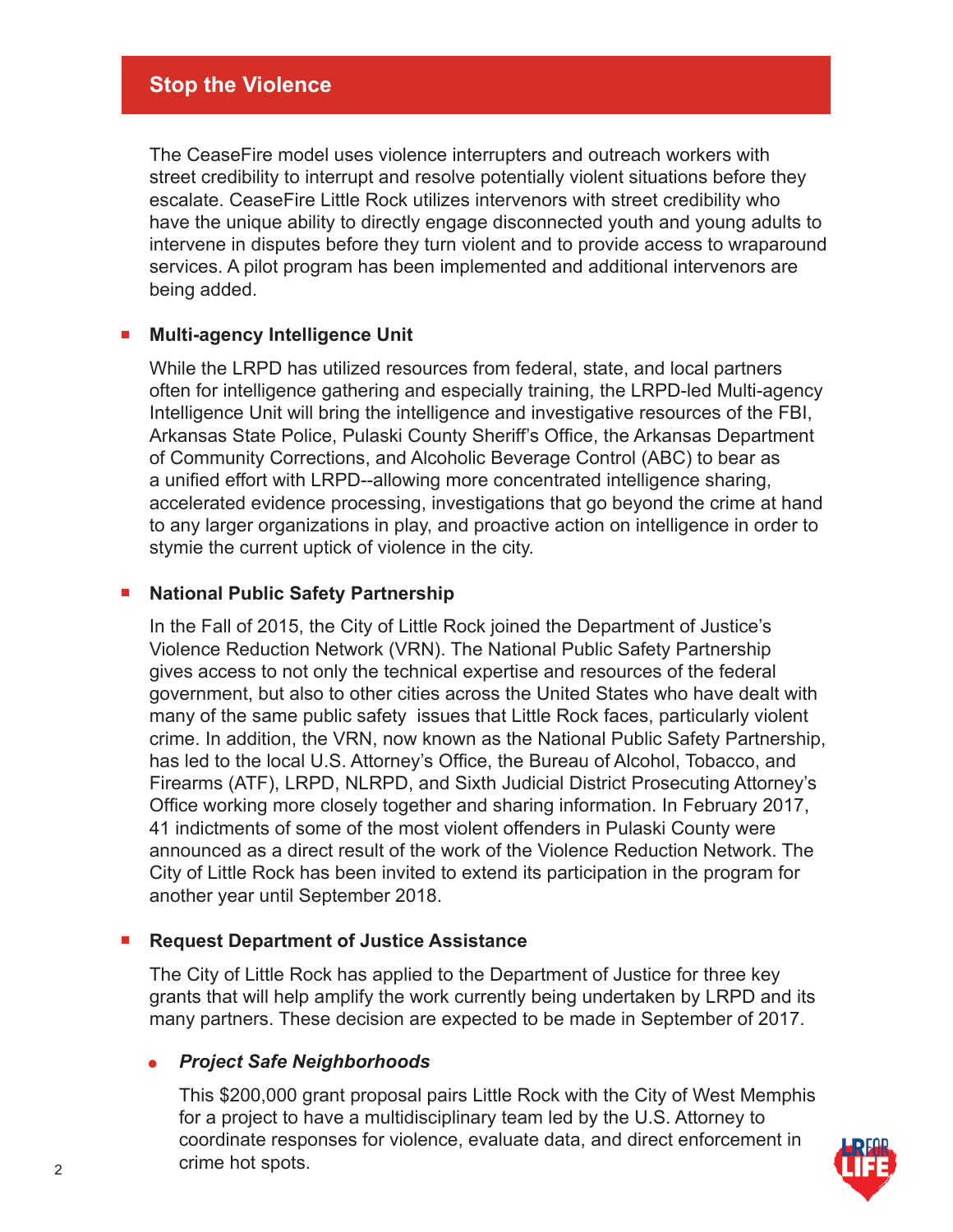# *Gun Crimes Intelligence Unit*

 Leveraging LRPD's participation in the National Public Safety Partnership, referenced above, this request is through the Department of Justice Bureau of Justice Assistance - Technology Innovation for Public Safety. With this funding, the LRPD will form a Gun Crimes Intelligence Unit, purchase Link Analysis and database access software to conduct social network analysis of gun crimes, purchase gunshot detection devices, and expand National Integrated Ballistic Information Network training and certification to identify and process a higher percentage of gun crime scenes.

# *Byrne Innovation*

 This proposal requests \$1 million to research and develop a strategic plan, and implement community based programs. The strategic plan will "micro-target" identified hotspot areas, provide community services and intervention programming. Surveys of community, research, and evaluation of programming and tactics will be evaluated by our research partners.

# **Group Violence Reduction Strategy**

The Group Violence Reduction Strategy (GVRS) targets geographic areas of high crime and the groups that commit violent acts. This strategy is based on the belief that violent crime can be prevented when the costs of committing the crime are perceived by the offender to outweigh the benefits. It targets known chronic, violent adult and juvenile offenders. In Little Rock GVRS will include three major components:

- Collaborate with respected members of affected communities along with representatives of the criminal justice system to deliver a single message to violent individuals: stop the shooting.
- Organize and build the capacity of social service providers, clergy, and probation and parole officers so they can provide support and services to those who no longer wish to engage in violence.
- Focus enforcement to specifically deter violent behavior and ensure consequences for those who continue to commit violence.

The typical impact of Group Violence Reduction Strategies in other cities is a 35- 60% reduction in community-wide homicides.

# ■ **Stopping Domestic Violence**

Between 2009 and 2016, 17% of Little Rock's homicides were the result of domestic violence. While violence between couples or between children and caregivers does not always receive the most media attention, for those trapped in its midst, stopping domestic violence is literally a matter of life or death. While

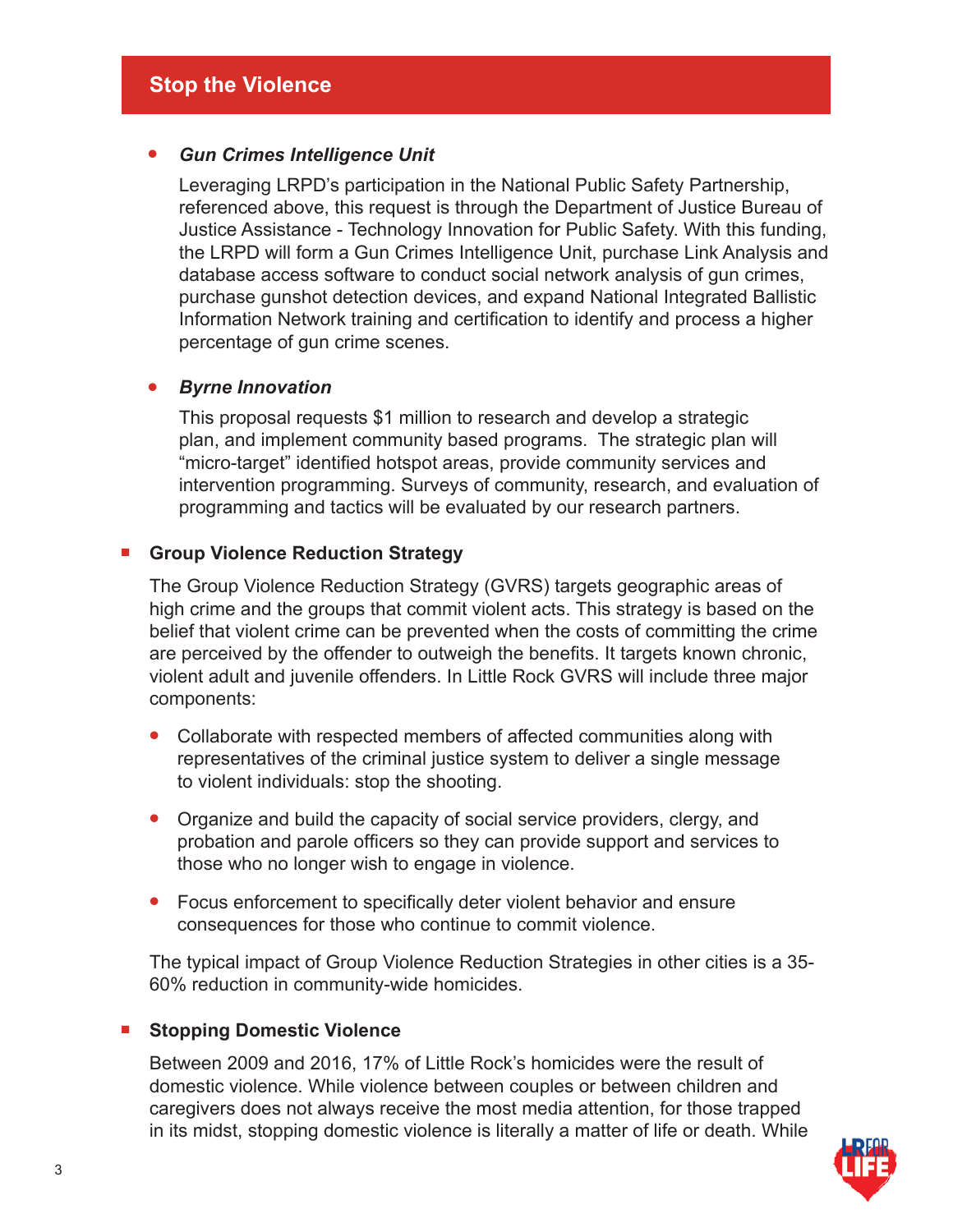the city redoubles its efforts to stop gun crimes perpetrated by organized groups of criminals, we also need to do everything possible to put a stop to domestic violence.

Much of this work centers on a high level of victim support. On any domestic violence call in the city, whether there is an arrest or not, victims are given a Domestic Violence Lethality Assessment Form, which are forwarded to the Victim Services Unit of the Violent Crimes Squad. This unit then follows up with each victim and assists them with medical bills, a safe place to stay, finding a new job, or any other services needed to protect them from another attack.

As part of this effort going forward, Little Rock will work with the Prosecuting Attorney on evidence-based domestic violence prosecutions. The City will work with the prosecuting attorney to make use of circumstantial evidence in certain situations, rather than witness testimony, to pursue domestic violence prosecutions. By utilizing neighbor reports, medical information, emergency services calls, and defendant statements, prosecutors can relieve victims of the burden of testifying against their partners.

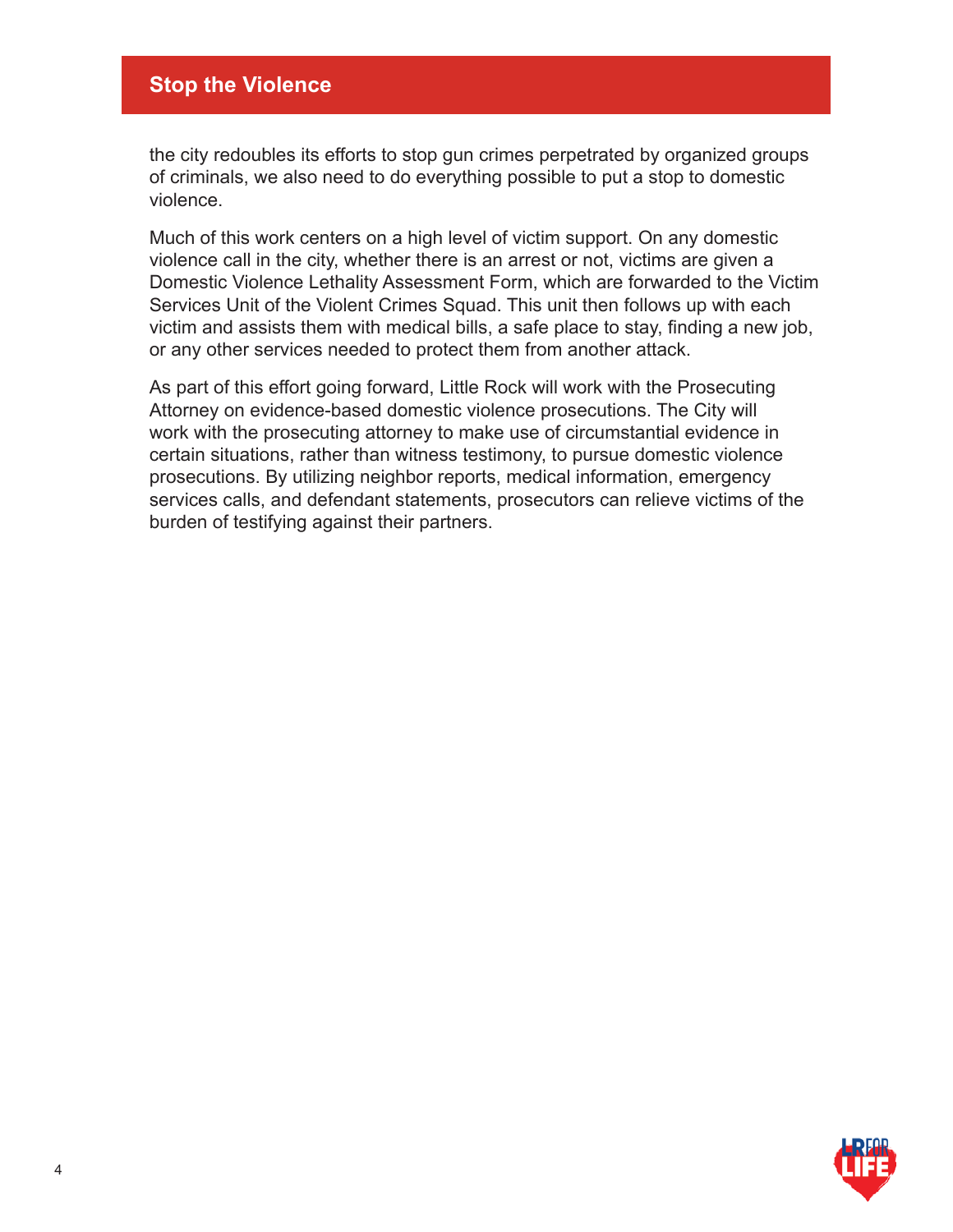# **Strengthen the LRPD**



**Strong police work combined with help from the community prevents violence in our neighborhoods and quickly holds those who commit violence accountable.**

# ■ **Aggressive Recruiting Citywide and Regionally**

Little Rock city government understands that violence and crime will not and cannot be stopped by putting a police officer on every corner, but the current vacancies at LRPD are hampering the department's efforts to deploy more community policing strategies. Little Rock is not alone in this challenge as urban areas across the country face similar situations. In the current environment, it is increasingly hard to find citizens willing to be police officers.

- To address the shortage, the Little Rock Police Department, the International Association of Chiefs of Police, the Human Resources Research Organization, and the City of Little Rock's Human Resources Department have transformed the City's process of recruiting and hiring new officers.
- LRPD is already aggressively recruiting in person and is readying to launch a state of the art website and social media effort. Focusing on in-person recruitment, the LRPD Recruitment Unit has had a presence at multiple

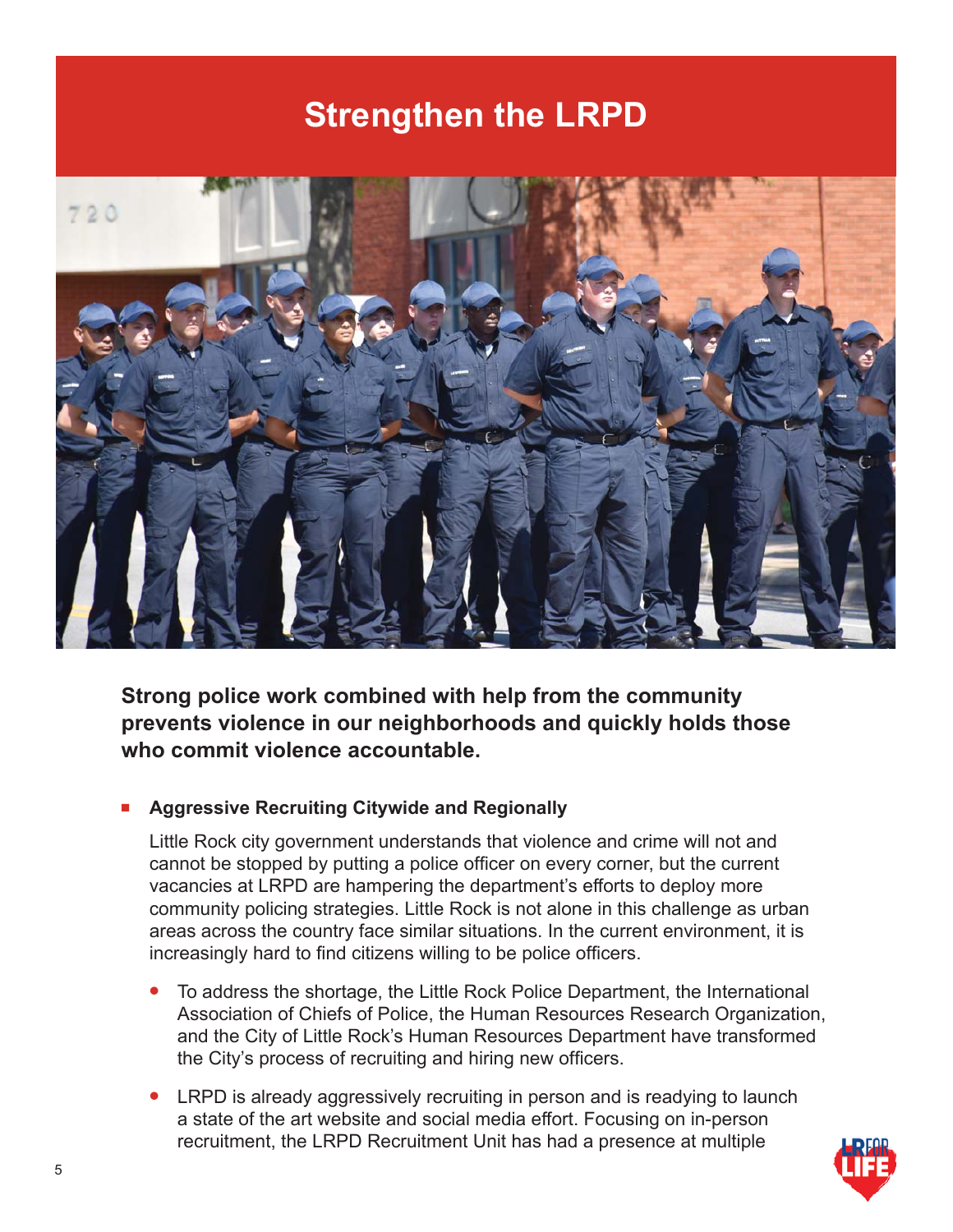# **Strengthen the LRPD**

college and university career fairs, as well as the Little Rock Air Force Base, multiple other career fairs in Little Rock, and events around the region with a particular focus on the Hispanic community.

 In addition, Mayor Stodola has also directed City Manager Bruce Moore to immediately engage an advertising and public relations firm to deploy a statewide and regional recruitment marketing plan including television and radio aimed at recruiting currently certified officers from other cities. These officers have a shorter span from engagement to being on the beat.

Progress is being seen. On August 4, 2017, eighteen officers will become certified and two additional classes are scheduled, starting August 21 and November 21, 2017.

#### **Recruitment and Retention Incentives**

Currently, the City of Little Rock is offering a \$5,000 signing bonus for new recruits upon graduation from the Academy. In addition, there is up to \$5,000 available in incentives for new officers who live in the city. Officers already certified from other jurisdictions will also be eligible for the \$10,000 incentive package. Recognizing that we must also reduce the number of retirements, Mayor Stodola is working with the City Manager to develop retention incentives to retain officers eligible for retirement.

Encouraging the idea that "everyone is a recruiter," City employees are also eligible for a \$500 incentive for referring someone accepted into the academy.

#### ■ **"Gray Squad" and "Telephone Cadet Squad"**

Sworn officers are a police department's most valuable resource. While certain tasks, such as administrative work or answering calls for minor traffic accidents are essential to a department's functioning, officers are best used on the street or solving cases. In the past, the City of Little Rock has used sworn police officers for this function.

The City of Little Rock is implementing a civilian squad equipped to handle lowlevel traffic offenses and administrative work, thereby freeing our police officers to respond to calls for service. LRPD will target young adults in the city with an interest in police work, creating a pipeline of good, local police officer recruits for future Academy classes.

#### ■ **Encouraging Citizen Cooperation**

Police and prosecutors cannot solve crimes and convict criminals on their own. Those in the community with information must come forward and those in the criminal justice community must also provide an environment where the witnesses feel comfortable and safe doing so.

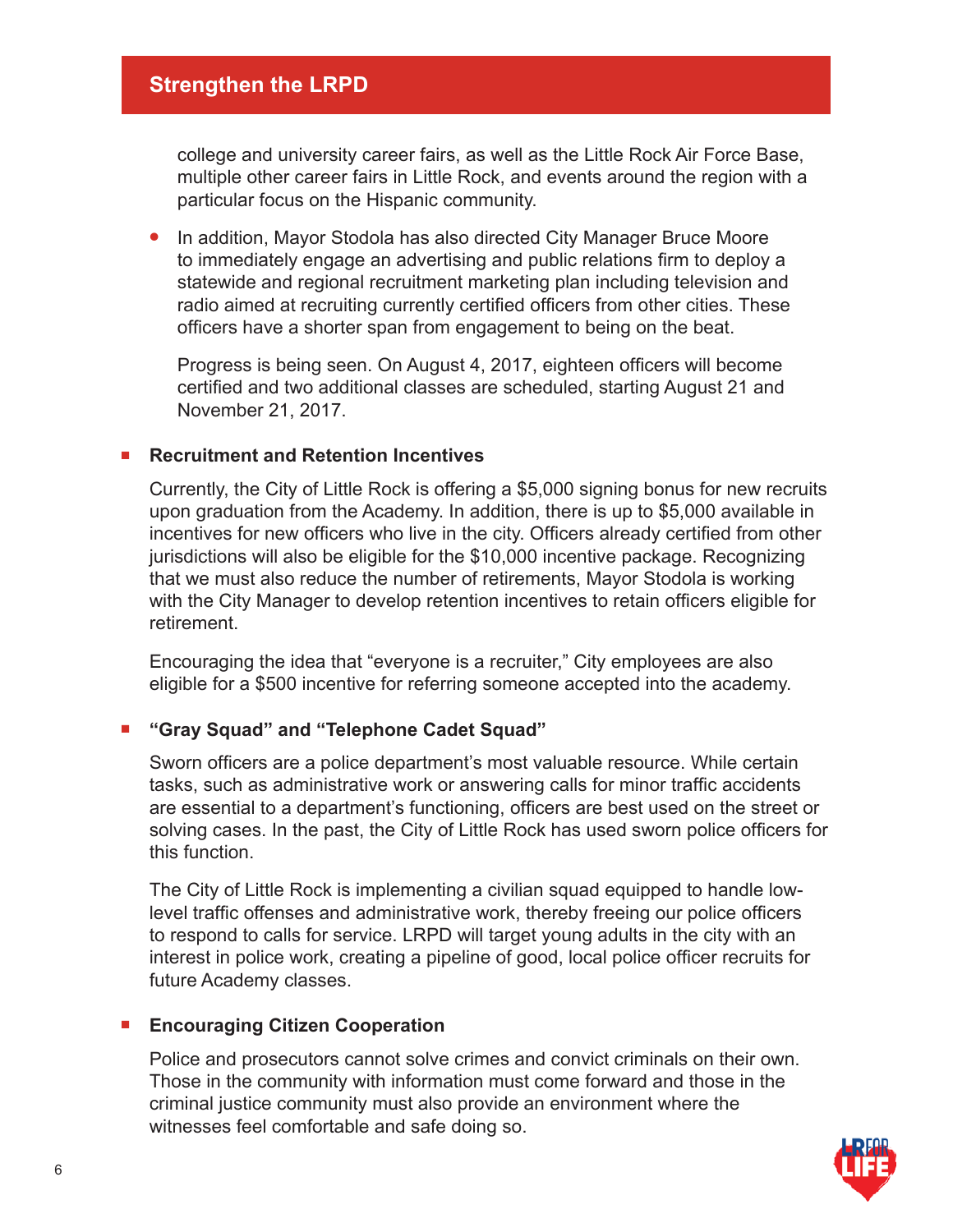In an effort to enhance citizen cooperation, the City of Little Rock will be coupling its continued push for more citizen participation in violent crime investigations with a new \$10,000 reward for information leading to the arrest and conviction of suspects in any open homicide investigation in the city. The City of Little Rock will also strive to protect witnesses who come forward by providing increased services to anyone who provides information to law enforcement engaged in an active criminal investigation, including working with the Prosecuting Attorney to provide assistance to witnesses through caseworkers including the possibility of relocation out of the neighborhood where they feel threatened.

# ■ More Community Policing

The LRPD is committed to connecting with the community and establishing relationships built on trust and respect. For the past two years, the department has received funding from the Department of Justice's Office of Community Oriented Policing Services. The COPS grant allowed the LRPD to hire additional patrol officers to work beats in select neighborhoods. The current police shortage has hampered these efforts, but as more officers are hired, more will be deployed for community policing. Though the grant will expire later this year, the LRPD is committed to building trust with the community and will explore additional ways to continue this vital work.

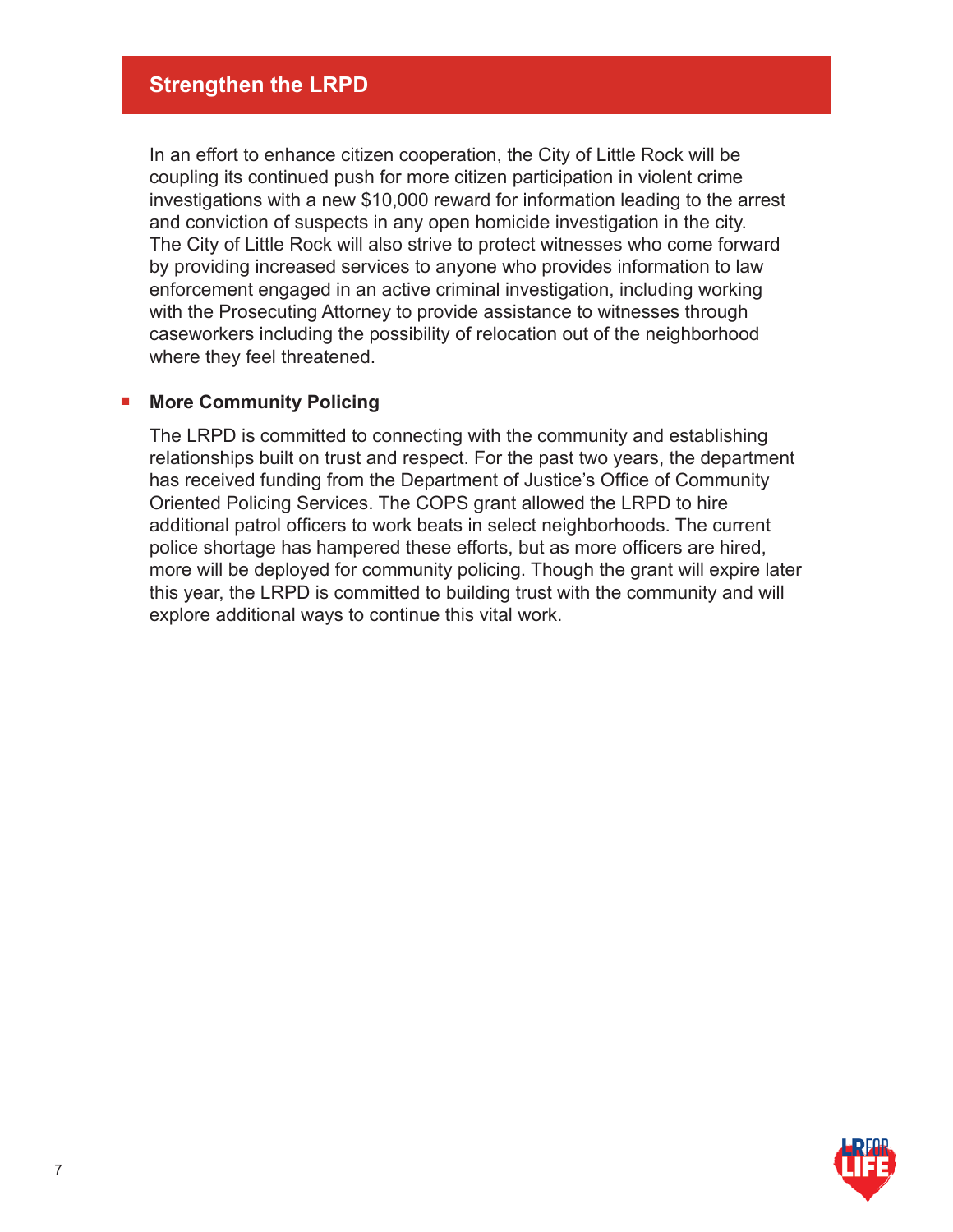# **Improve Our Criminal Justice System**



**Mayor Stodola convened a task force of criminal justice professionals. Their charge was to improve our criminal justice system.**

Mayor Stodola convened the Capital City Crime Prevention Task Force to investigate ways to reduce crime through adjustments to the current system. The Task Force was comprised of members who can effectuate necessary changes in policy and included members of city and state government, law enforcement officers, corrections officers, judges, society re-entry organizations, and defense attorneys. The Task Force was charged with the duty to review policies and laws while investigating best practices that could be utilized to improve public safety, deter crime, and improve the community well-being. The criminal justice community in Little Rock should study the report and work to implement many of its recommendations. Specific Task Force recommendations include:

#### **Establish Domestic Violence Court**

Many jurisdictions have established domestic violence courts to more efficiently process cases of violence between intimate partners or family members. These courts more consistently apply domestic violence law and seek to deter repeat offenders by significantly increasing sanctions, giving domestic abusers access

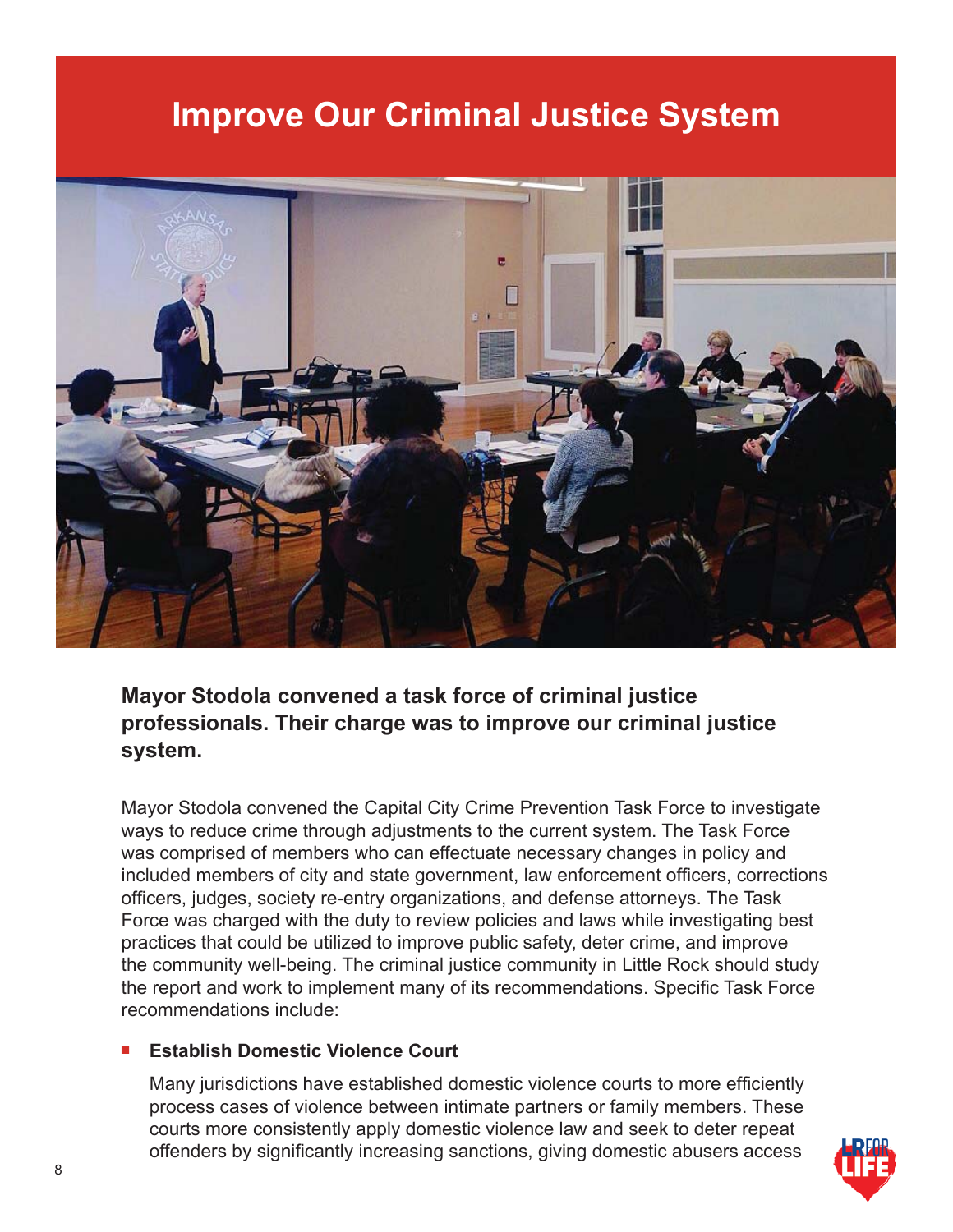# **Improve Our Criminal Justice System**

to treatment or other counseling, or providing other services to perpetrators and victims. In Little Rock, 17% of homicides are domestic violence-related. Mayor Stodola will work with district courts in Little Rock to establish a domestic violence court.

# ■ **Electronic Monitoring of Parolees**

Little Rock and Pulaski County receive an inordinate fraction of paroled prisoners in the state of Arkansas. The average caseload for parole officers in Pulaski County is double that in other counties. In order to effectively monitor all of the parolees in Pulaski County, the Task Force recommends the use of electronic monitoring systems. Electronic monitoring utilizes a GPS unit worn on the ankle to monitor the movements of formerly incarcerated persons. Electronic monitoring allows parole officials and police officers to determine if and when a parolee has violated the terms of their parole, which is particularly important for felons who are likely to reoffend - which can be ascertained through effective risk assessment tools. Such systems can also provide evidence of when a parolee is present at a crime scene. Recent reductions in the cost of the system has made it more affordable and it is much less expensive than hiring additional parole officers. Mayor Stodola and the Task Force urge state government officials and the legislature to provide adequate funding for effective implementation.

# ■ **Required Video Surveillance**

Video surveillance helps deter crime and aid law enforcement by capturing evidence for investigations. Mayor Stodola will introduce an ordinance requiring video surveillance cameras at certain businesses, such as convenience stores, liquor establishments, clubs, special event centers, and other establishments open late in the evening. These businesses will install surveillance cameras in designated locations throughout the store and in parking lots. The ordinance will benefit the business owners, customers, and the Little Rock Police Department in their criminal investigations.

# ■ **Aggressive Federal Gun Crime Prosecutions**

Federal firearm charges carry longer sentences than state charges. The LRPD and Pulaski County Prosecutor will work closely with the U.S. Attorney to increase the number of federal gun crime charges brought. In addition to the stiffer penalties for perpetrating gun crimes, the City will request that any plea agreements are contingent on the defendant revealing all sources where the guns have been purchased illegally.

# ■ **Ensure High Bail for Violent Crime Offenders**

According to Pulaski County jail officials, there is no set bail schedule for individuals accused of crimes. Instead, the duty judge determines the bail when the individual goes before the judge. The judge has wide latitude in setting bail.

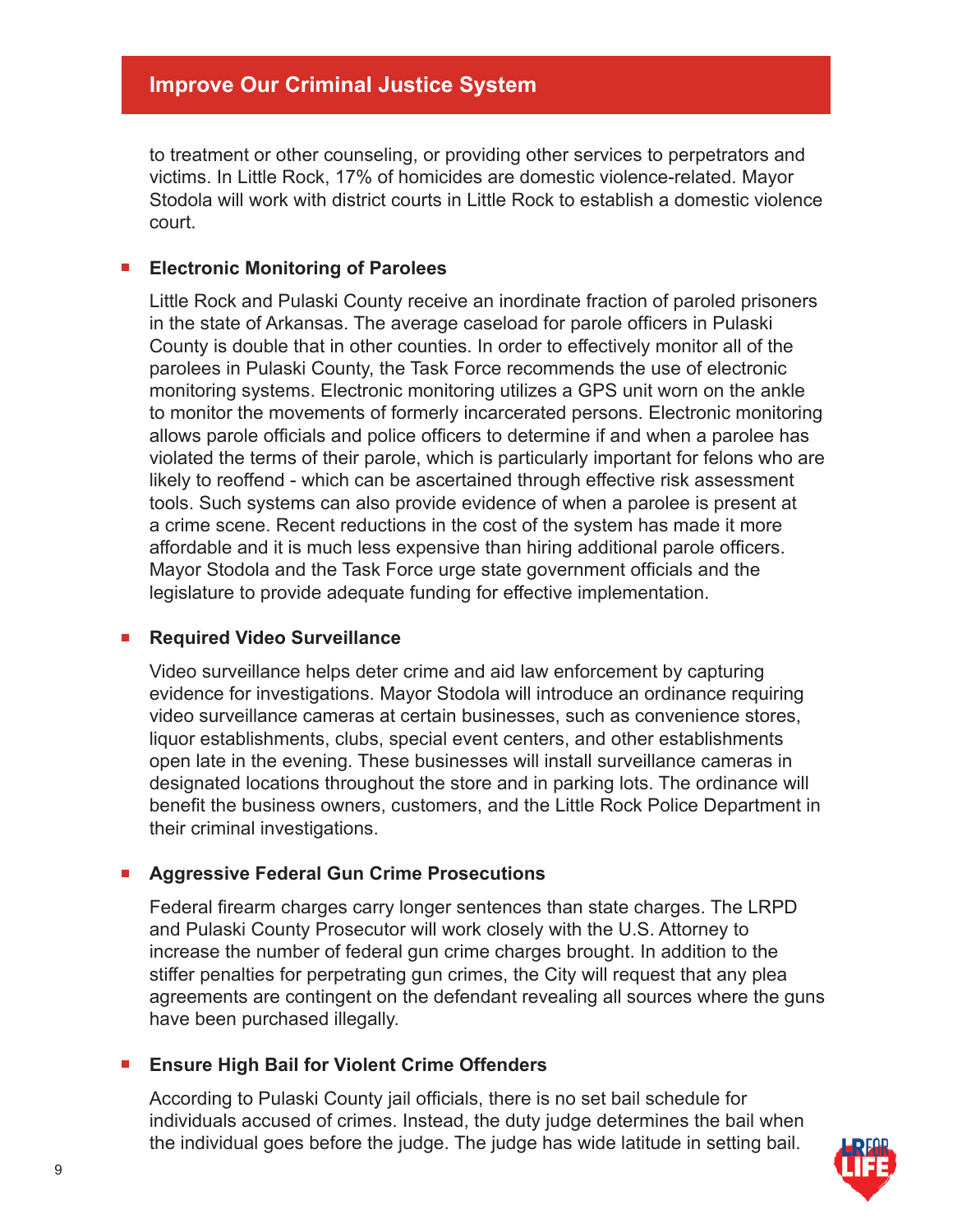# **Improve Our Criminal Justice System**

In some recent incidents, individuals released pending trial have committed additional crimes, both violent and nonviolent. Mayor Stodola will work with prosecutors, judges, and the State legislature to ensure that violent offenders face high bail.

# ■ **Tougher Witness Intimidation and Bribery Statutes**

Criminal cases hinge on witnesses coming forward and testifying. Unfortunately, witnesses are often intimidated, threatened, and sometimes harmed for cooperating with law enforcement. State anti-intimidation laws are insufficient to protect citizens who testify in criminal cases. The City will work with the state legislature to toughen anti-intimidation statutes for criminal cases and vigorously enforce these statutes when witnesses are intimidated. Specific statutes include Arkansas Code Annotated §5-54-108 dealing with witness bribery; §5-53-109 dealing with intimidating a witness; §5-53-110 dealing with tampering; and §5-53- 114 dealing with intimidating a juror, witness, or informant.

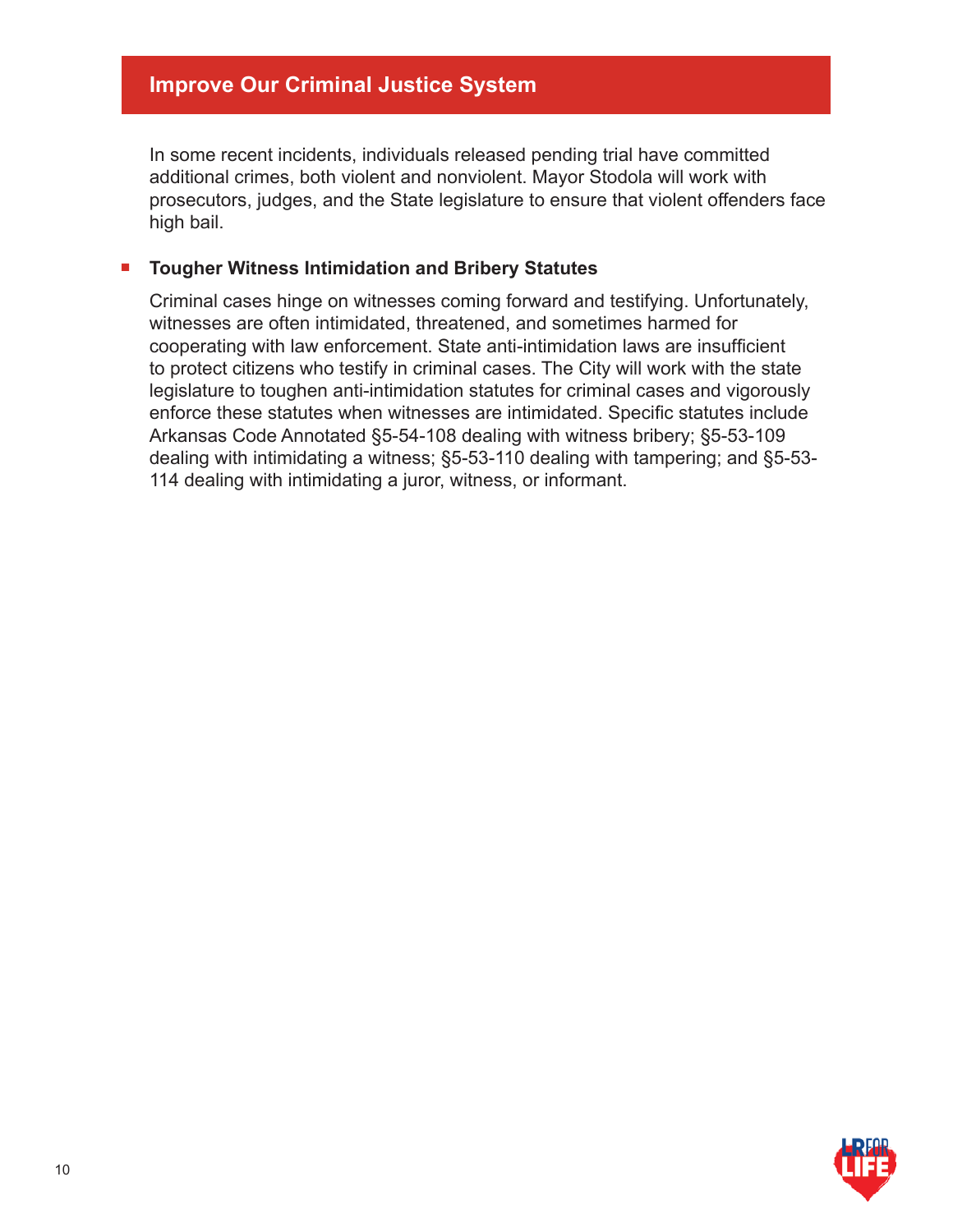# **Invest in Prevention**



**We cannot arrest our way out of this problem. LR FOR LIFE puts a heavy emphasis on helping our young people and families succeed.**

# **City Prevention and Intervention Programs**

Neighborhood-based programs give at-risk youth a safe environment after school and during the summer. Various community organizations throughout the city run these programs in partnership with the City and reach nearly 1,400 children every year. These programs are geographically based throughout the City in a number of different locations.

 **Neighborhood-Based Programs:** The Department of Community Programs funds a wide range of afterschool and community programs for young people. The DPC works with organizations such as the Boys and Girls Clubs of America to ensure that Little Rock youth receive high quality afterschool mentoring and enrichment programs. As part of its crime-reduction strategy, the City will continue to ensure that vulnerable youth have a nurturing environment after school and during the summer months. The city currently works with 16 different neighborhood based organizations to reach more than 500 youth. While these programs are located throughout the city, they are concentrated in some of the more disadvantaged areas.

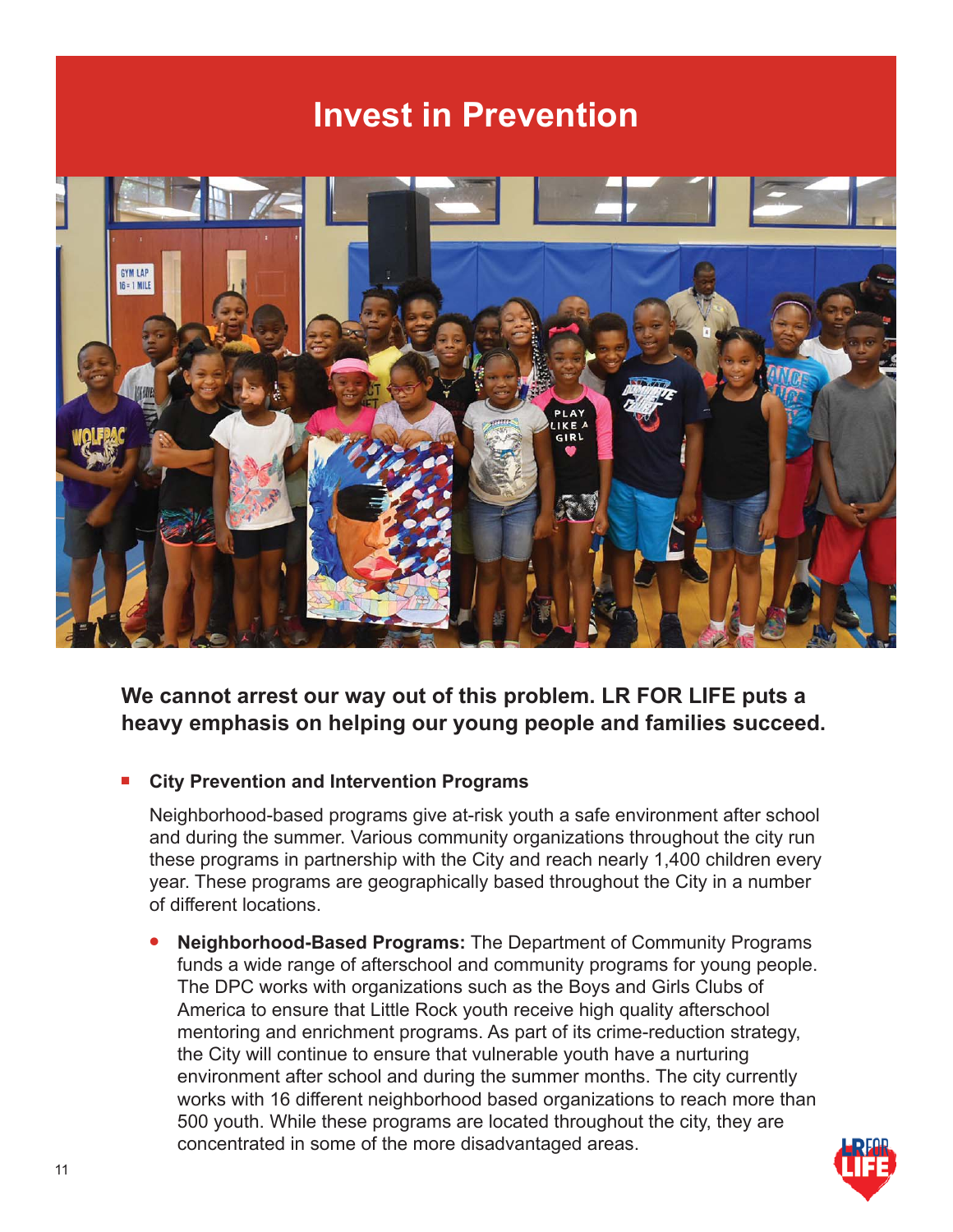- **Little Rock Parks and Recreation Summer Programs:** The Little Rock Parks and Recreation Department reports 1,286 youth in its summer programs that include the Playground Program. That program provides children ages 6-15, a rewarding, enjoyable, and safe summer of organized and worthwhile recreational activities while school is not in session.
- **Summer Enrichment Programs:** The Department of Community Programs also provides support for 19 summer enrichment programs around the city. Partnering with these organizations helps the City of Little Rock reach 570 children who might otherwise be at home alone throughout the summer. During the school year, Community Programs funds enrichment and afterschool programs for vulnerable youth. By providing a safe place for children to learn and play after school, Community Programs helps children to stay in school- and off the streets.
- **Little Rock School District Summer Programs:** The Little Rock School District, in partnership with the City of Little Rock, hosts summer programs in 22 schools. These programs range from summer recreation to enrichment programs to summer school. Through this partnership, we can ensure youth enjoy safe, fruitful summers in a nurturing environment, instead of spending their free months on the streets.
- **Little Rock Athletic Programs:** The City of LIttle Rock offers athletic programs for youth aged 3-17. Encompassing 10 different sports, Little Rock Athletics has engaged thousands of children to teach them teamwork, cooperation, and discipline. These low-cost programs are especially important for our underserved youth, who may not otherwise have the ability to participate in sports.

# ■ **Mentoring**

Children need positive adult role models in their lives. Be it a parent, a pastor, or a concerned neighbor, every successful citizen relied on a mentor's help at some point. Unfortunately, some of our city's youth lack positive adult role models. The city has developed several programs to address this gap in order for our children to develop the character, discipline, and skills to succeed.

- **Our Kids (OK) Program:** In order to foster a positive relationship with the youth they serve, the Little Rock Police Department established the Our Kids mentoring program. The program pairs law enforcement officers and other adult male mentors with a public school, giving the officers space and time to mentor children, especially at-risk youth. Our Kids currently has 193 students enrolled.
- **Girls Empowered by Mentoring Sisterhood (GEMS):** The Little Rock Police Department's GEMS program is patterned after the Our Kids program, except that it focuses specifically on at-risk young girls. The program currently has 30 girls enrolled.

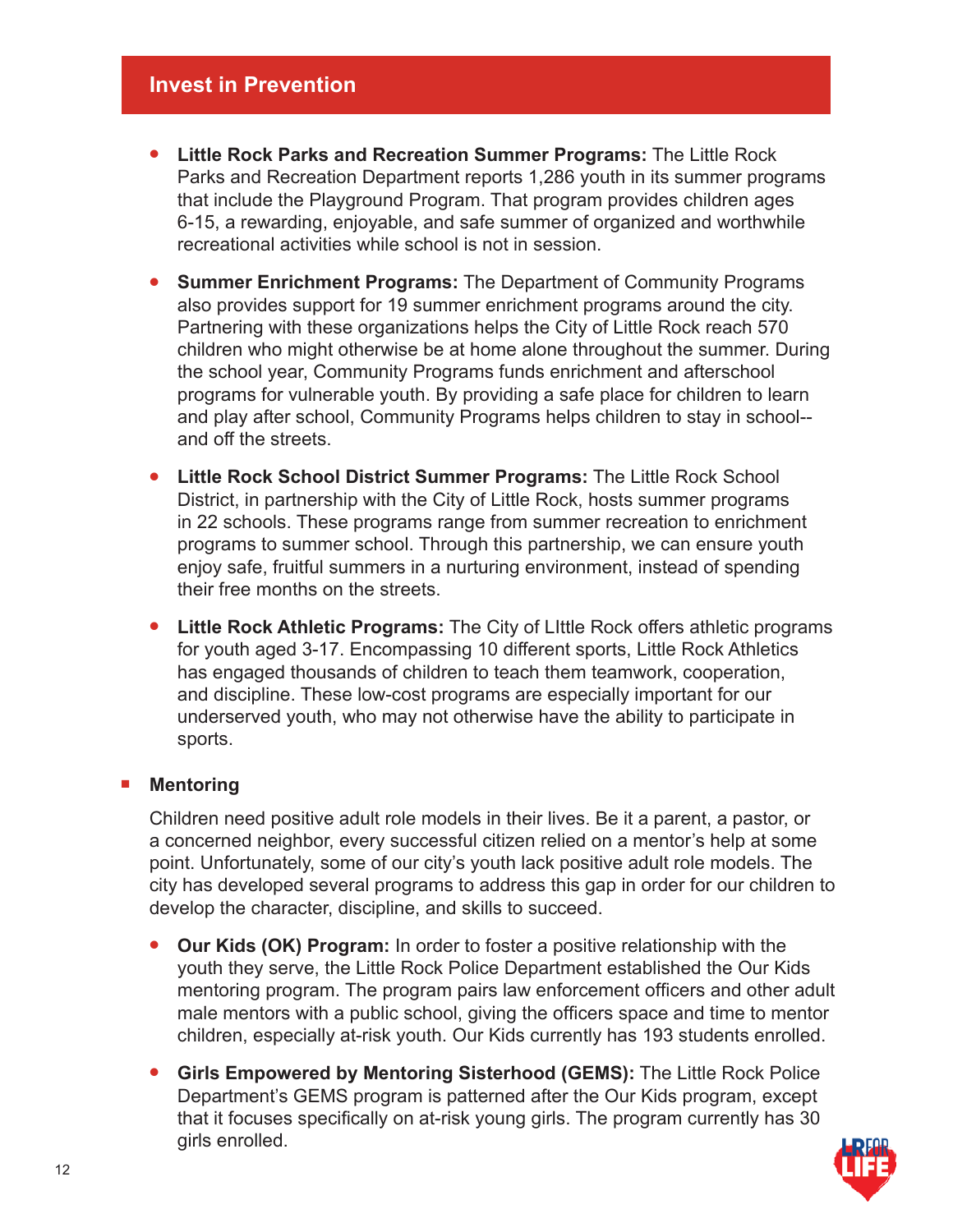# **Invest in Prevention**

- **Police Live-in Camp:** Each year, our police force hosts a weeklong summer camp where police and students bond through outdoor activities and recreation. This year marked the 20th anniversary of the program, and 115 students participated.
- **Mayor's Youth Council:** The Mayor's Youth Council brings together a diverse group of high school students to serve their communities. The Council organizes volunteer efforts and other community service activities around the City. The City will use this established platform for connecting with students that are more at-risk youths in the community.

#### **Mentors in Our Schools**

- *City Year:* The City has funded the City Year program for 13 years. The program places Americorp volunteers in 5 schools throughout the city, providing valuable tutoring and mentoring.
- **<sup>o</sup>** School Resource Officers: Each school day, twenty Little Rock Police Department officers work in our middle and high schools, providing students a chance to interact with and learn about law enforcement and the criminal justice system.
- *City Employee Volunteering:* Since 2013, the City of Little Rock has encouraged its employees to volunteer for various school and neighborhood-based organizations. An employee can volunteer for up to 52 hours annually. The City will encourage employees to volunteer to be mentors in our schools and organizations focused on youth. Mayor Stodola encourages other business and organizations to allow their employees to receive paid time off to mentor our city's youth.
- *Community Mentors and Volunteers:* Organizations such as L.O.V.E., Boys and Girls Club, Boy Scouts, Girl Scouts, Big Brothers, Big Sisters, and numerous other organizations are providing mentors for our youth. Multiple efforts are underway to increase the number of available mentors in the city.

# ■ **Gun Safety Coalition**

Many of our citizens have organized and spoken up against gun violence and unsafe guns in the home. To organize this effort, Mayor Stodola is forming the Gun Safety Coalition to help decrease accidental shootings. The coalition will educate the public about gun safety. Currently, Mothers Demand Action are distributing 800 trigger locks that Mayor Stodola received from Bass Pro Shop. Other organizations such as the Little Rock Police Foundation will be developing additional gun safety programs and materials.

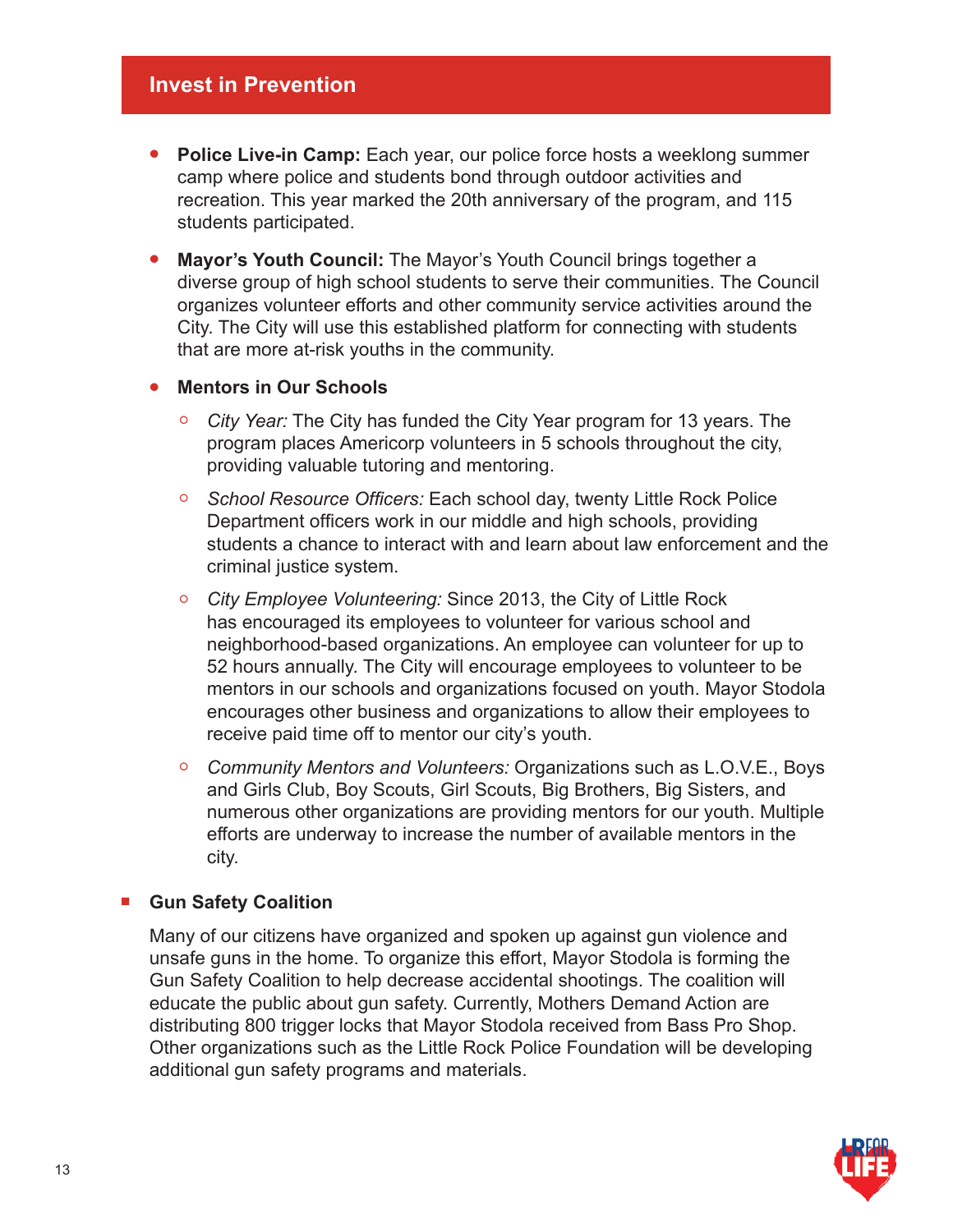# ■ Conflict Resolution Training for City Staff

Escalating conflict to violence is a learned behavior. By modeling peaceful conflict resolution, we can teach our children to solve their differences with words rather than violence. Over the course of a year, thousands of youth interact with our staff at City Community Centers and Neighborhood Resource Centers. The City of Little Rock will implement conflict resolution training for city employees working at these locations. The trainings will also be available to any youth or adults who participate in Little Rock community programs.

#### ■ **Youth Master Plan**

From February 2015 to June 2016, Little Rock developed the Youth Master Plan, a visionary guide to improving the health and welfare of the city's young people. The Youth Master Plan committee sought input from stakeholders across the city to inform this plan. The committee combined this community feedback with rigorous evidence and technical support from the Department of Community Programs to develop a comprehensive plan to better serve our young people. Little Rock is actively implementing the Youth Master Plan and welcomes citizen participation in helping to achieve its goals.

# **Public Awareness Campaign**

 Little Rock needs an active and informed citizenry to help deal with the pernicious problem of violent crime. The city is engaging and supporting public awareness campaigns, such as Victory over Violence, to help inform its citizens of the community's efforts to fight crime as well as ways citiznes can become involved.

# ■ Citywide Services Dashboard

Finding the right service or program is essential for citizens who need it. While Little Rock and numerous other organizations provide a wide range of social services, they are not all comprehensively listed in one place. The City of Little Rock is developing a mobile-friendly list of all city and community services that allows citizens to find the resources best suited to their needs.

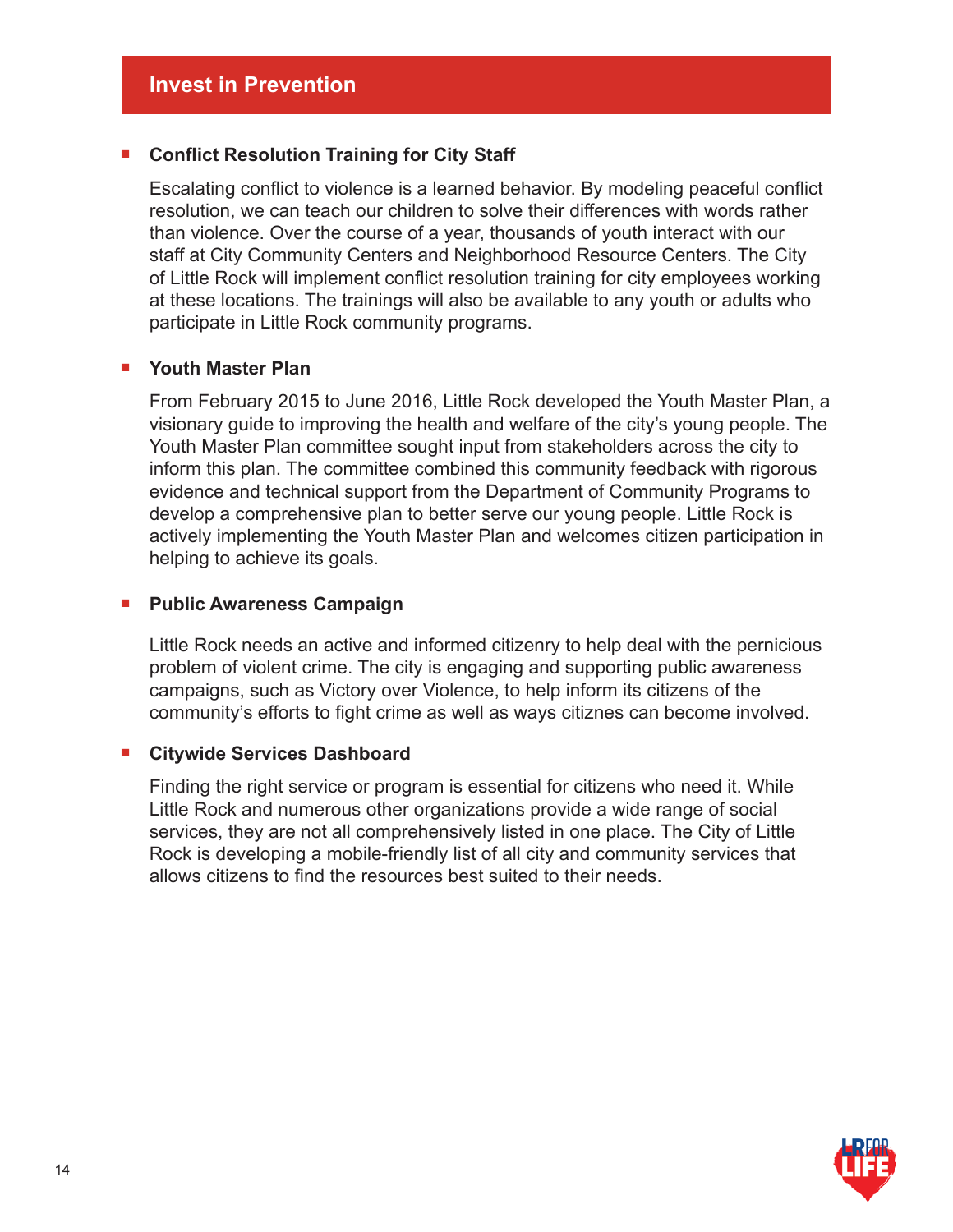# **Promote Jobs, Opportunity and Education**



**People need the tools to succeed. They need to recognize their own worth. To change direction away from crime they need to have something too important to lose – a job.** 

# **Summer Youth Employment Program**

 Each summer, the Department of Community Programs connects youth ages 16- 21 with employers. This year, the Department of Community Programs provided 650 youths--out of 1,200 applicants--a summer job. Throughout the summer, these students learned both the technical job skills and soft skills needed to be a good employee. The City of Little Rock will reach out to the business community and expand this already successful program next year to serve even more of our city's youth.

# **Re-entry Employment Programs**

Returning from prison is a daunting task. Formerly incarcerated individuals face a number of barriers to re-entering society, including criminal background checks, strained family relationships, and trouble finding housing, to name a few. Because of these barriers, a prior criminal conviction vastly increases the likelihood of committing another crime. The State of Arkansas equips former inmates with one

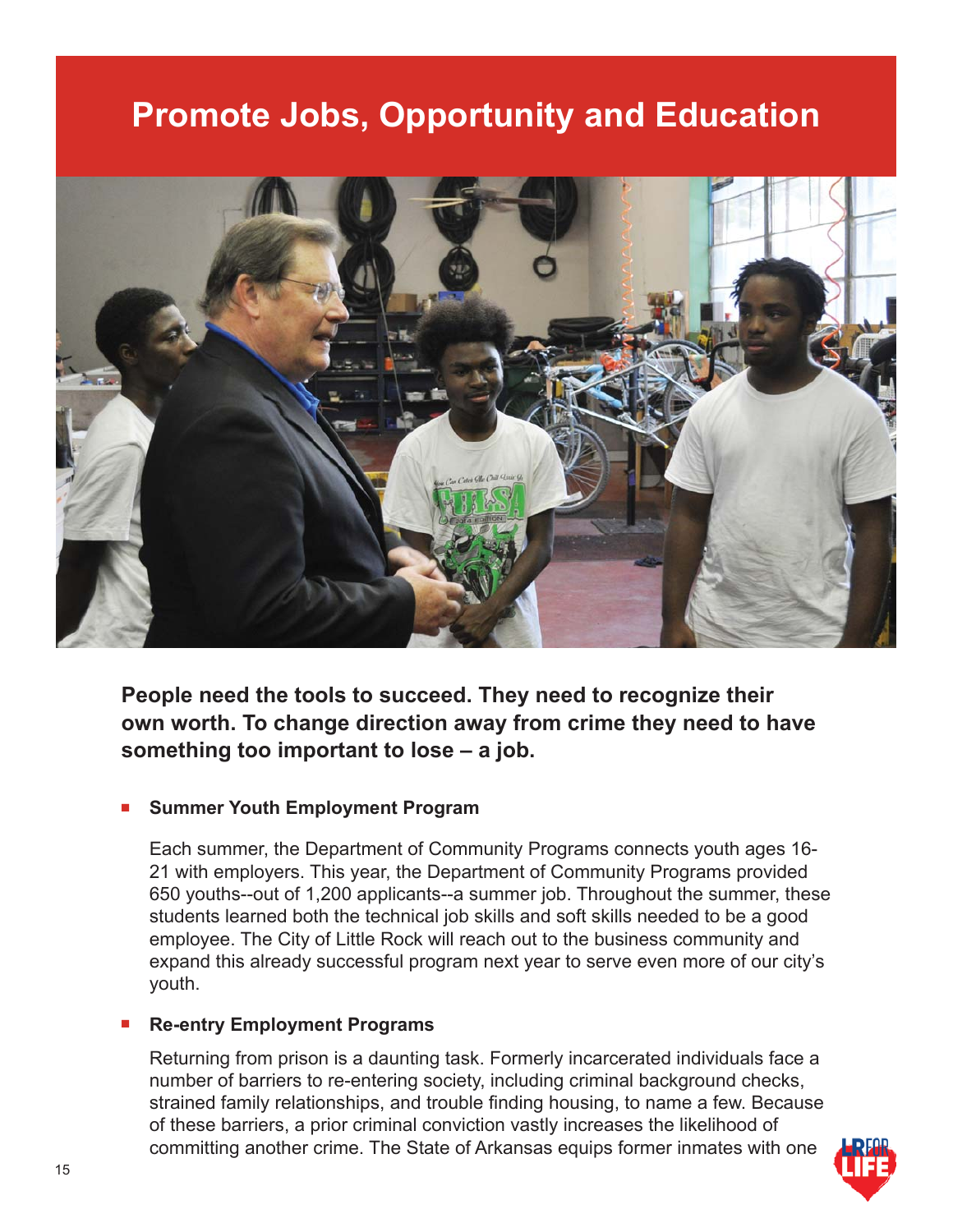# **Promote Jobs, Opportunity and Education**

hundred dollars and a bus ticket. Since an inordinate number of parolees are released to the city, it is important for the City of Little Rock to reach out to these individuals with programs to assist with their re-entry into society.

- **City Re-entry Program:** In 2013, Little Rock began its Sidewalk Program, which employs former inmates to rehabilitate Little Rock's sidewalks. After seeing significant success with this pilot project the City has expanded its re-entry program to the Public Works, Fleet Services, Little Rock Zoo, Parks and Recreation, Housing and Neighborhood Programs, and the Little Rock Police Departments. Former inmates hired to these projects receive up to nine months of on the job training and mentoring from city staff.
- **Goodwill Re-entry Programs:** Through ourOffice of Re-entry Services and ourWorkforce Development Board, the City refers former inmates to Goodwill's Re-entry programs. These programs offer resume assistance, job readiness skills, job search assistance, job placement, personal development, and soft skills training.
- **Our House Re-entry Programs:** The City of Little Rock also contracts with Our House to provide re-entry services to people returning to society. Our House works with inmates before they are released and follows up with job training and placement programs.
- **Rock City Re-entry:** The Little Rock Workforce Development Board has just received a 1.24 million dollar grant to provide intensive workforce reentry services to former inmates. The program will provide participants with on the job training, living expense support, career counseling, and job placement services. The Workforce Development Board will also assist with mental health services and will provide support groups comprised of former inmates.

# ■ **Career Skills Training Programs**

Career skills are an essential part of any job. The City of Little Rock recognizes this need and is working to provide opportunities for career-building skills.

- **Our House Skills Training:** The City of Little Rock works with Our House to provide skills training to the citizens of Little Rock. Through re-entry and workforce development programs, Little Rock residents can access training including obtaining a GED, college readiness classes, WAGE Certificates, the Small Business Academy, and culinary classes.
- **YouthBuild Program:** Administered by the Workforce Development Board, YouthBuild targets youth who are disconnected from the labor force. The program provides intensive wraparound services, including the ability to earn a GED part time and professional certifications in a variety of industries, such as trucking, certified nursing assistants, and the industrial arts.

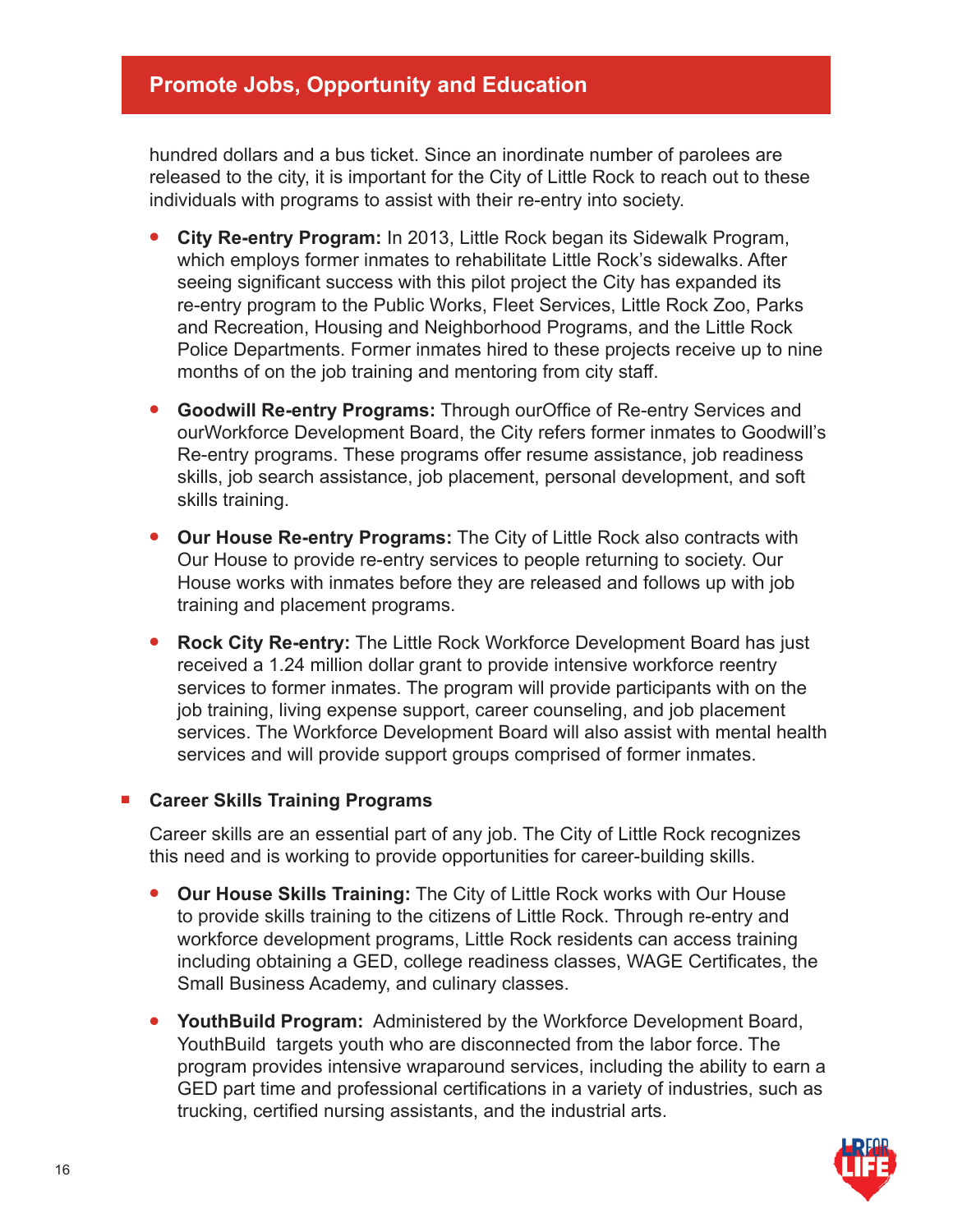# **Promote Jobs, Opportunity and Education**

- **Goodwill Adult High School:** With support from the City of Little Rock, Goodwill of Arkansas will open the state's first adult high school. Premised on the idea that everyone should have a chance to finish high school, the program will launch this fall. The school will use flexible scheduling and include care for the students' children. The City of Little Rock will continue to support this important opportunity for its citizens.
- **Metro Vo-Tech:** The Little Rock School District offers vocational and technical training at Metro Vo-Tech. This skills-based school offers high school students training and certification in a wide variety of areas, such as automotive skills, welding, cosmetology, and criminal justice.
- **Pulaski Tech:** Through the various City of Little Rock skills programs, Little Rock residents can enroll in either the Certificate or Associate Degree programs. By achieving a postsecondary degree, residents can improve their chances of finding a good-paying, secure job and improving their lives.

# **Entrepreneurship Training Classes**

The Mayor has vigorously supported Little Rock's Small Business Development Office. The SBD has trained entrepreneurs for more than 15 years. The Office has trained more than 400 entrepreneurs in 32 different 12-week classes. The Small Business Development Office has continued to provide affordable entrepreneurship classes that turn the hobbies and dreams of Little Rock's citizens into successful businesses. Graduates have gone on to run a number of businesses. Examples include Arkansas Flag and Banner, J Kelly Referrals, the Little Rock Climbing Center, and Asher Dairy Bar. Giving our citizens the tools they need to create new businesses helps reduce poverty and the potential for criminal activity that stems from joblessness.

# ■ Vacant Lot Maintenance Program

The City's vacant lot maintenance program uses local neighborhood organizations to maintain Little Rock's many vacant lots. This provides a valuable service to prevent blight while also supporting the neighborhood. The City of Little Rock will work with these neighborhood organizations encouraging them to use young people from the neighborhood to cut the lots, giving them a job and a way to earn money in the summer.

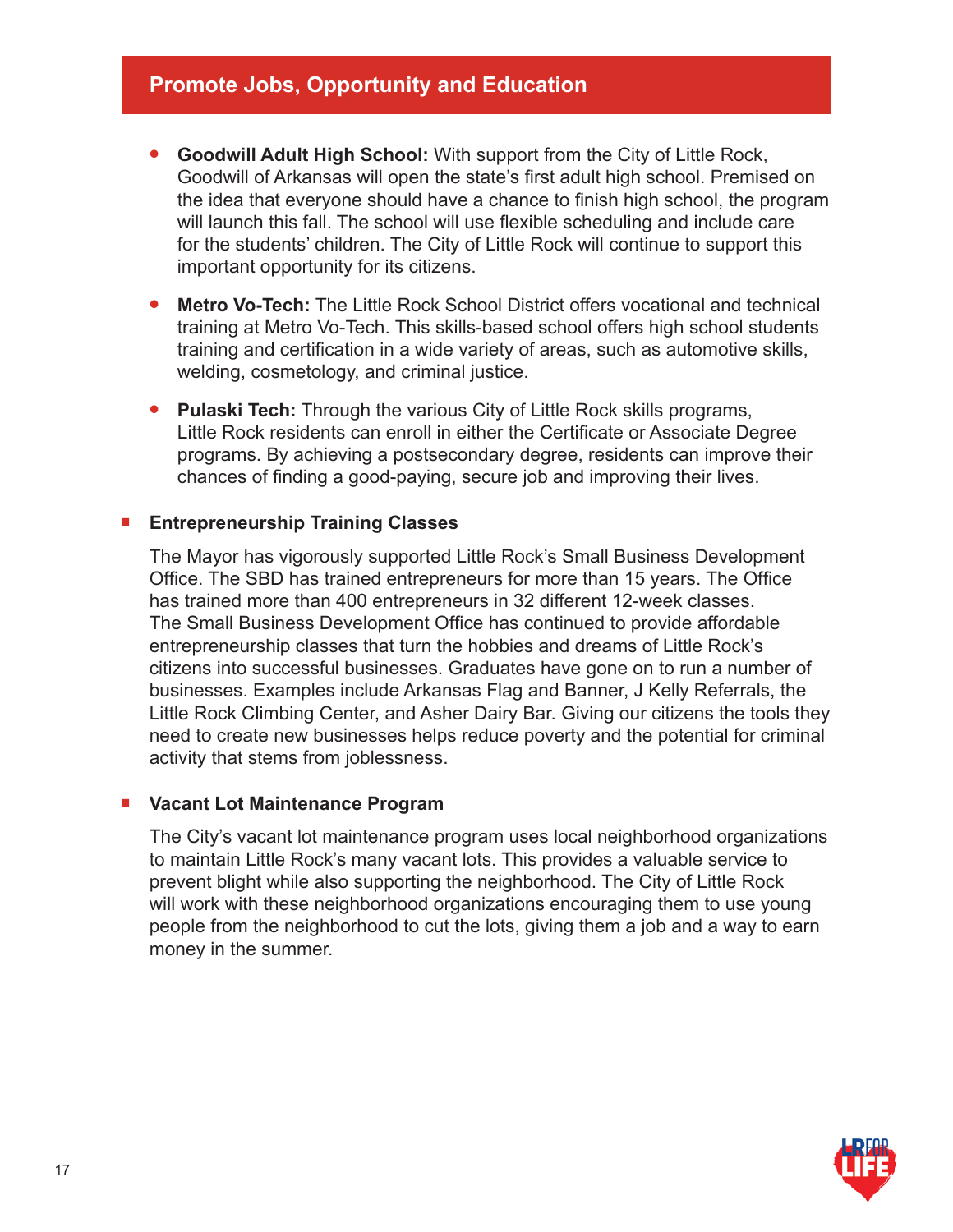# **Rebuild the Neighborhoods**



**Blight threatens public safety, lowers property values, holds back neighborhoods, and degrades quality of life. By eliminating blight, we are revitalizing our neighborhoods.**

# **Fight the Blight**

Blight provides a haven for crime, suppresses property values, turns beautiful homes into eyesores, and lowers quality of life. Reducing the number of blighted properties can improve public safety while providing an economic boost to our neighborhoods.

The City of Little Rock has implemented a number of programs that form a comprehensive anti-blight strategy. Together, these programs address a range of issues to rehabilitate both residential and commercial blight.

# *Neighborhood Safety Corps*

 Following a highly successful model in Detroit, Little Rock will be launching a Neighborhood Safety Corps this fall utilizing ten full time and twenty half time AmeriCorps members who will conduct safety assessments and home improvements; energy efficiency assessments and upgrades; and neighborhood and housing revitalization in seven target areas. The program

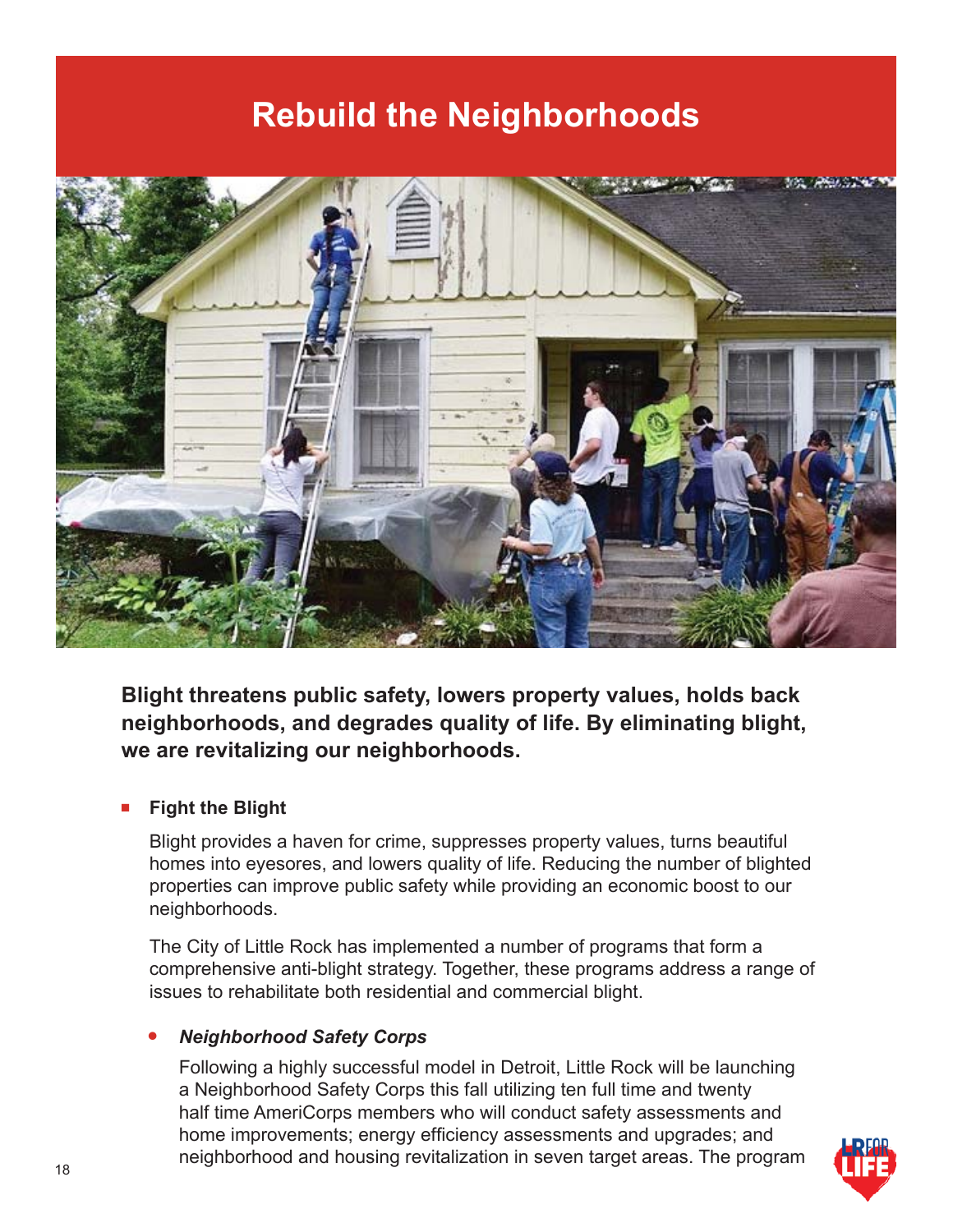will also leverage additional volunteers for neighborhood-wide cleanup activities and house painting. This program seeks to combat crime in target areas by allowing potential victims to be proactive in deterring crime and raising community involvement in targeted neighborhoods. At the end of the first program year, the program will be responsible for improved home safety measures in a minimum of 95 homes, including improved energy efficiency and general home repairs.

# *World Changers*

 For the last fourteen summers, the City of Little Rock has leveraged volunteers from all over the country through the World Changers program to help transform houses for elderly residents on fixed income who are unable to improve their property themselves. This year, 160 volunteers improved the exterior of 27 houses over the course of two weeks. The group painted and repaired homes in what one resident called a "transformation" of their neighborhood.

# *Americorps - Energy Conservation Program*

 Each year, young people move to Little Rock as part of the AmeriCorps NCCC. One of the major initiatives they participate in is the City's Energy Conservation Program, which provides free energy testing and weatherization for lowincome households. Air leaks are sealed and the property is further insulated to improve energy efficiency, lowering the cost of owner-occupied housing in our city, and allowing low income families to remain in their own homes and build the wealth that comes with home ownership. This past year 60 homes received inspections and repairs. Forty homes were also discovered with gas leaks for which the City coordinated repairs.

# *Pilot Housing Rehab Program*

 Recognizing that rehabilitating houses in tax foreclosure can be a costeffective way to increase the affordable housing stock, Little Rock is piloting the Housing Rehab Program. The program purchases homes in tax foreclosure, renovates the homes, and sells them to low-income residents.

# *Community Development Block Grants*

 Each year, the City of Little Rock receives money from the federal Department of Housing and Urban Development (HUD). Little Rock coordinates and leverages these funds to rehabilitate the homes of senior citizens, provide loans for low-income families to repair their homes, and build new affordable housing stock. Last year, the Housing Department helped 155 families improve their homes or become first-time homeowners.

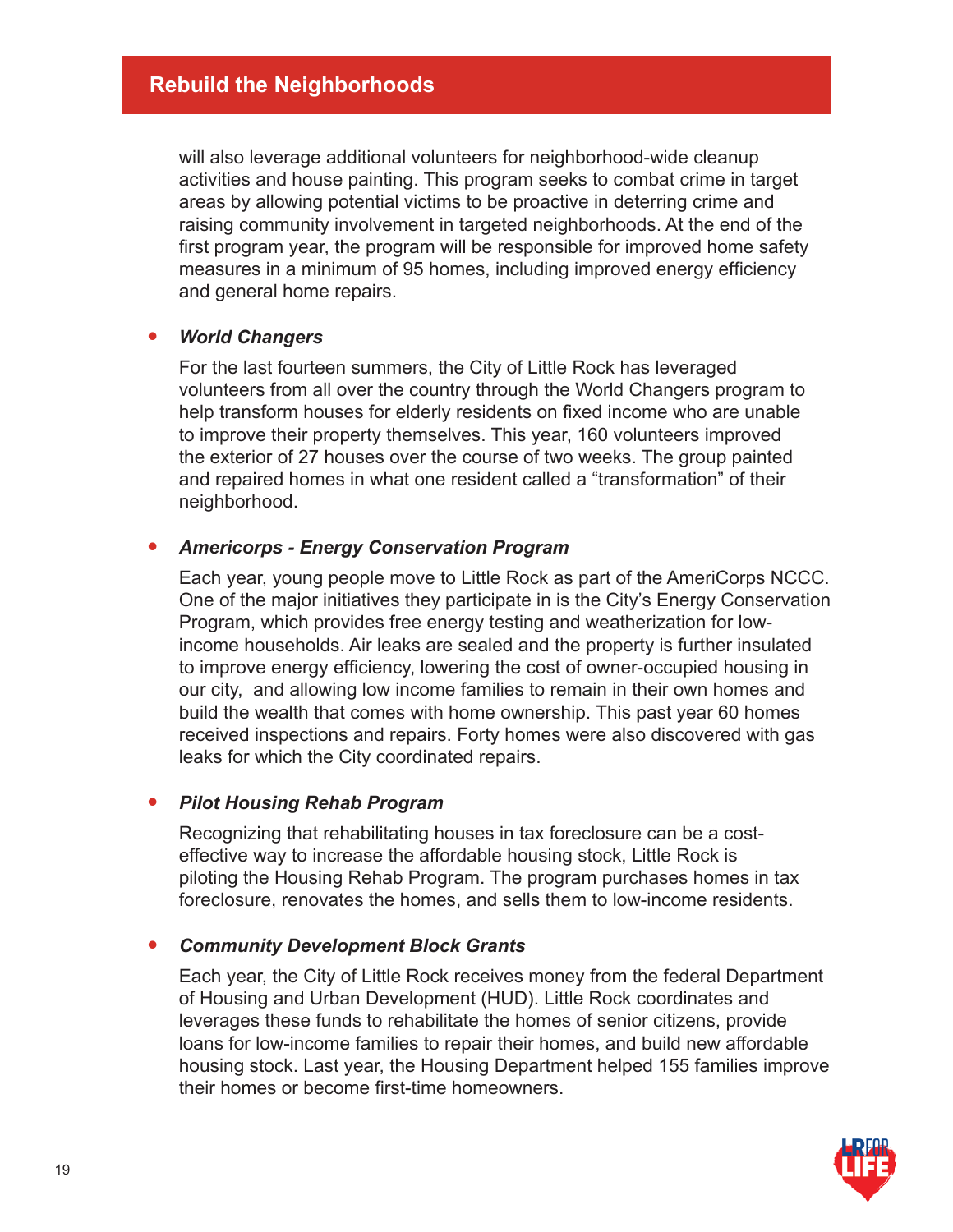# *Expanding the Land Bank*

 The Land Bank has acquired properties that are abandoned with the objective of rebuilding neighborhoods, rather than letting the property to sit idle for years or decades. The Land Bank has helped return dozens properties to productive use. The City will expand the Land Bank by enforcing city liens against vacant and abandoned properties. Hundreds of properties in the city are encumbered with liens for weed lots, demolition, and housing code violations. The properties are then made available to individuals for re-development.

# *Demolition*

 Properties that are not maintained present a safety hazard for our citizens and are an eyesore on our neighborhoods. When a homeowner repeatedly refuses to maintain a property, the city has the option of demolishing the structure, charging the owner for the cost, then foreclosing on the property, or purchasing the lot at auction. This helps to return properties to commerce, reduces blight, and eliminates havens for crime. Since 2011, the City of Little Rock has razed 453 blighted properties. The city will expand this program to ensure that abandoned structures in crime hot spots in the city are not being used for criminal purposes.

# ■ **Clean the Streets**

Clean streets instill neighborhood pride and help bolster morale for citizens to continue their efforts toward a safer community. In order to support this effort, the City will be focusing on increasing the number of streets in hot spot areas to be adopted through the City's Adopt-A-Street program. Further, the City will work with Keep Little Rock Beautiful and Victory Over Violence to combine the CityWide Cleanup and Victory Over Violence Community Walks. These effortscan transform areas at risk for crime, block by block.

# ■ Light Up the City

A well-lit city is a safe city. There are over 24,000 street lights in the City of Little Rock. Many of these street lights are not working and create dark areas in our neighborhoods. Entergy is responsible for maintaining and repairing the vast majority of these street lights. They have a maintenance crew that covers the most heavily traveled streets of the city. They also respond to other repairs in neighborhoods when they are contacted. However, if no one complains, these lights can remain dark for months. Mayor Stodola's challenge to the citizens is to spend the next 90 days looking up to see if the street lights in your neighborhood are on. If they are not, note the location or the number of the pole and call or go online and enter the information into the City's 311 system.

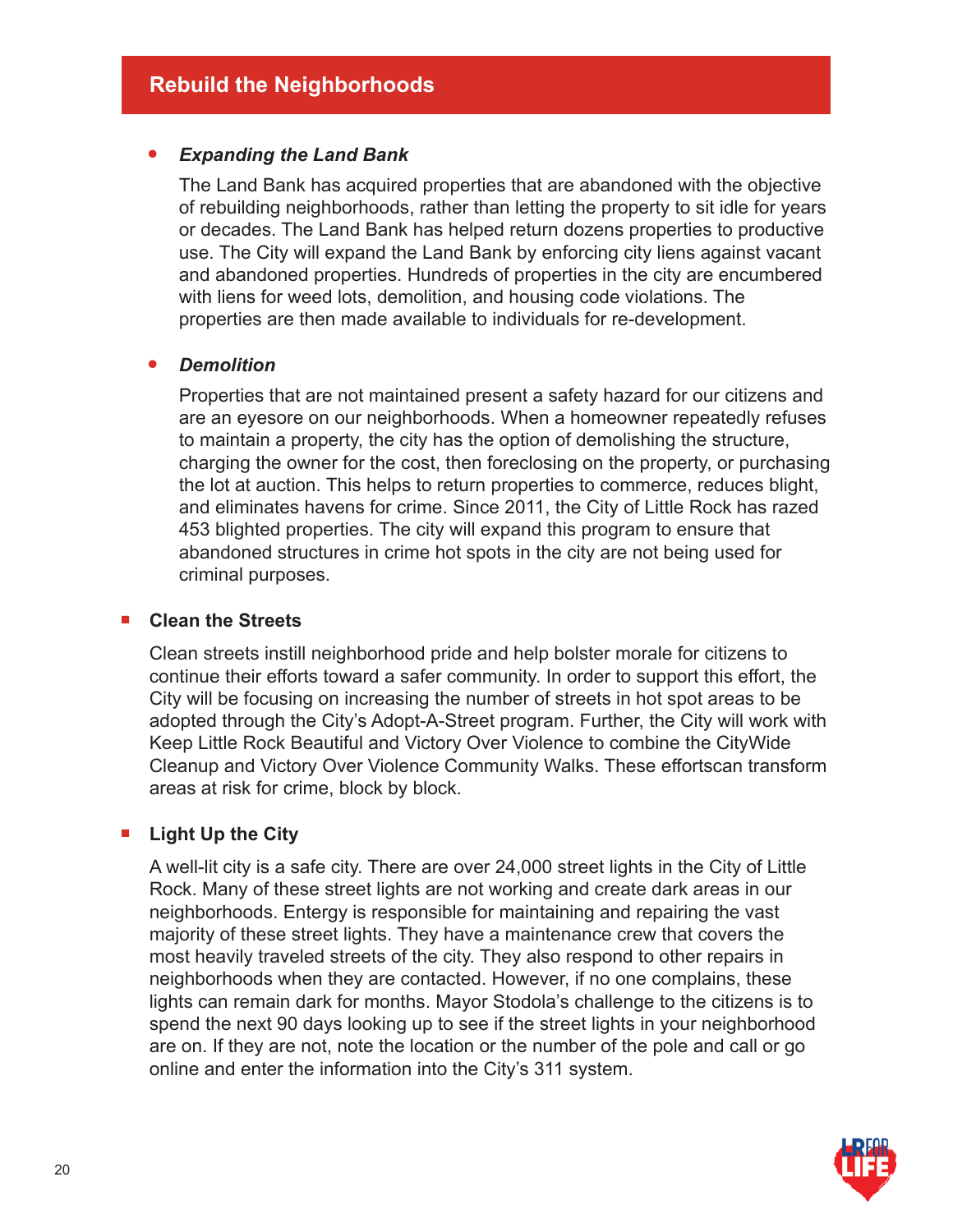# ■ **Expand the Criminal Abatement Program**

The City's Criminal Abatement Program (CAP) utilizes resources from multiple departments to target specific neighborhoods and buildings with a large number of crime and nuisance complaints. The program targets properties that have become havens for crime. Owners are required to eliminate the problem or face litigation. The CAP program will be expanded to include the City's liaison to the Alcoholic Beverage Control Board so that establishments that repeatedly violate their regulations can be sanctioned by the City.

# ■ Love Your Block

Whether it's upgrading playground equipment or installing park benches and grills, residents generate plenty of ideas on how to improve their neighborhoods. The City's Love Your Block program is aimed at promoting volunteerism by assisting neighborhood-based organizations in making public improvements to their neighborhood. The City will award \$28,000 in grants this year to help with those improvement projects.

Any neighborhood-based organization registered with the City is eligible to apply for a Love Your Block grant. Four neighborhood-based organizations from each of the City's seven wards will be selected to participate, for a total of 28 groups. The objective of the Love Your Block Grant Program is to encourage projects with a lasting benefit to the neighborhood and promote volunteerism and foster civic pride. Each group receives up to \$1,000 toward eligible expenses upon completion of the project.

# **Neighborhood Watch Programs**

In addition to helping the LRPD solve violent crimes in Little Rock, citizens can also help by preventing crimes in their own neighborhood. To help citizens remain vigilant in their own neighborhoods, Little Rock will continue to expand its Neighborhood Watch program. Currently, there are 58 active neighborhood watch programs in the city. The LRPD-run program offers additional training and support for neighborhood organizations that want to set up their own neighborhood watch.